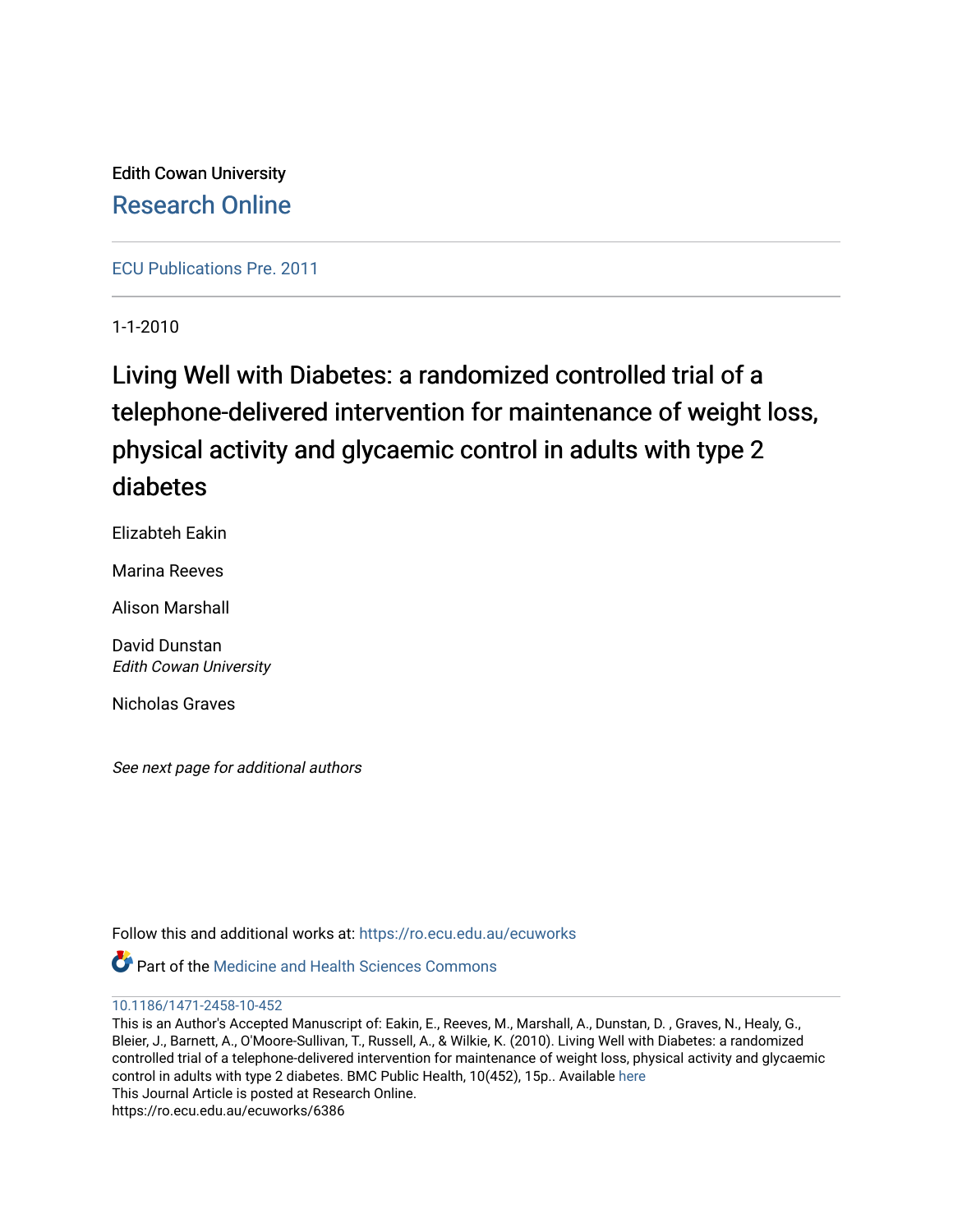## Authors

Elizabteh Eakin, Marina Reeves, Alison Marshall, David Dunstan, Nicholas Graves, Genevieve Healy, Jonathan Bleier, Adrian Barnett, Trisha O'Moore-Sullivan, Anthony Russell, and Ken Wilkie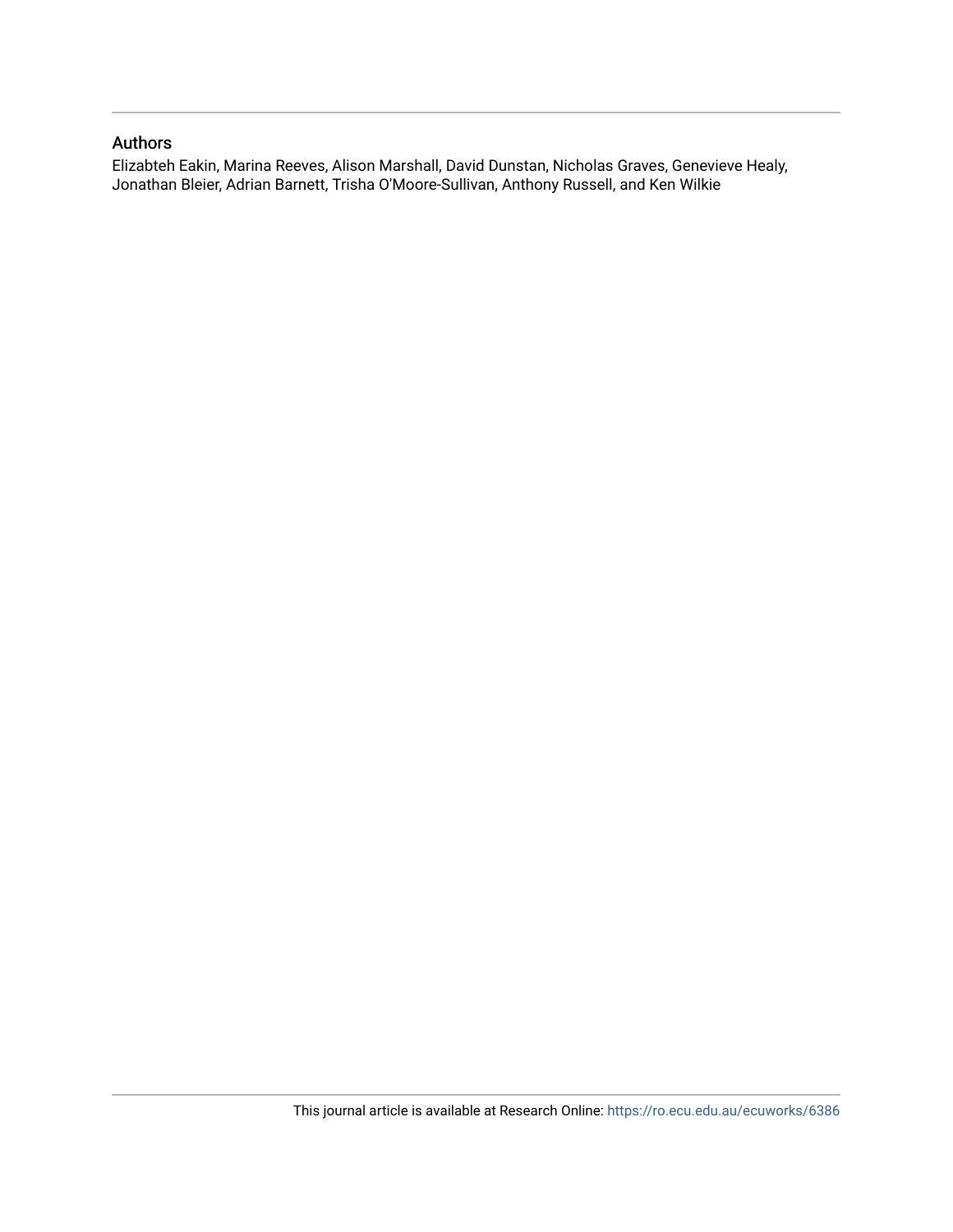## **STUDY PROTOCOL CONSUMING ACCESS**



# Living Well with Diabetes: a randomized controlled trial of a telephone-delivered intervention for maintenance of weight loss, physical activity and glycaemic control in adults with type 2 diabetes

Elizabeth G Eakin<sup>1\*</sup>, Marina M Reeves<sup>1</sup>, Alison L Marshall<sup>2</sup>, David W Dunstan<sup>1,3</sup>, Nicholas Graves<sup>2</sup> .<br>, Genevieve N Healy<sup>1</sup>, Jonathan Bleier<sup>1</sup>, Adrian G Barnett<sup>2</sup>, Trisha O'Moore-Sullivan<sup>4</sup>, Anthony Russell<sup>4</sup>, Ken Wilkie<sup>5</sup>

## Abstract

**Background:** By 2025, it is estimated that approximately 1.8 million Australian adults (approximately 8.4% of the adult population) will have diabetes, with the majority having type 2 diabetes. Weight management via improved physical activity and diet is the cornerstone of type 2 diabetes management. However, the majority of weight loss trials in diabetes have evaluated short-term, intensive clinic-based interventions that, while producing short-term outcomes, have failed to address issues of maintenance and broad population reach. Telephone-delivered interventions have the potential to address these gaps.

Methods/Design: Using a two-arm randomised controlled design, this study will evaluate an 18-month, telephone-delivered, behavioural weight loss intervention focussing on physical activity, diet and behavioural therapy, versus usual care, with follow-up at 24 months. Three-hundred adult participants, aged 20-75 years, with type 2 diabetes, will be recruited from 10 general practices via electronic medical records search. The Social-Cognitive Theory driven intervention involves a six-month intensive phase (4 weekly calls and 11 fortnightly calls) and a 12-month maintenance phase (one call per month). Primary outcomes, assessed at 6, 18 and 24 months, are: weight loss, physical activity, and glycaemic control (HbA1c), with weight loss and physical activity also measured at 12 months. Incremental cost-effectiveness will also be examined. Study recruitment began in February 2009, with final data collection expected by February 2013.

**Discussion:** This is the first study to evaluate the telephone as the primary method of delivering a behavioural weight loss intervention in type 2 diabetes. The evaluation of maintenance outcomes (6 months following the end of intervention), the use of accelerometers to objectively measure physical activity, and the inclusion of a costeffectiveness analysis will advance the science of broad reach approaches to weight control and health behaviour change, and will build the evidence base needed to advocate for the translation of this work into population health practice.

**Trial Registration: ACTRN12608000203358** 

Full list of author information is available at the end of the article



© 2010 Eakin et al; licensee BioMed Central Ltd. This is an Open Access article distributed under the terms of the Creative Commons Attribution License [\(http://creativecommons.org/licenses/by/2.0](http://creativecommons.org/licenses/by/2.0)), which permits unrestricted use, distribution, and reproduction in any medium, provided the original work is properly cited.

<sup>\*</sup> Correspondence: [e.eakin@sph.uq.edu.au](mailto:e.eakin@sph.uq.edu.au)

<sup>&</sup>lt;sup>1</sup>The University of Queensland, Level 3 Public Health Building, School of Population Health, Cancer Prevention Research Centre, Herston Road, Herston, QLD, Australia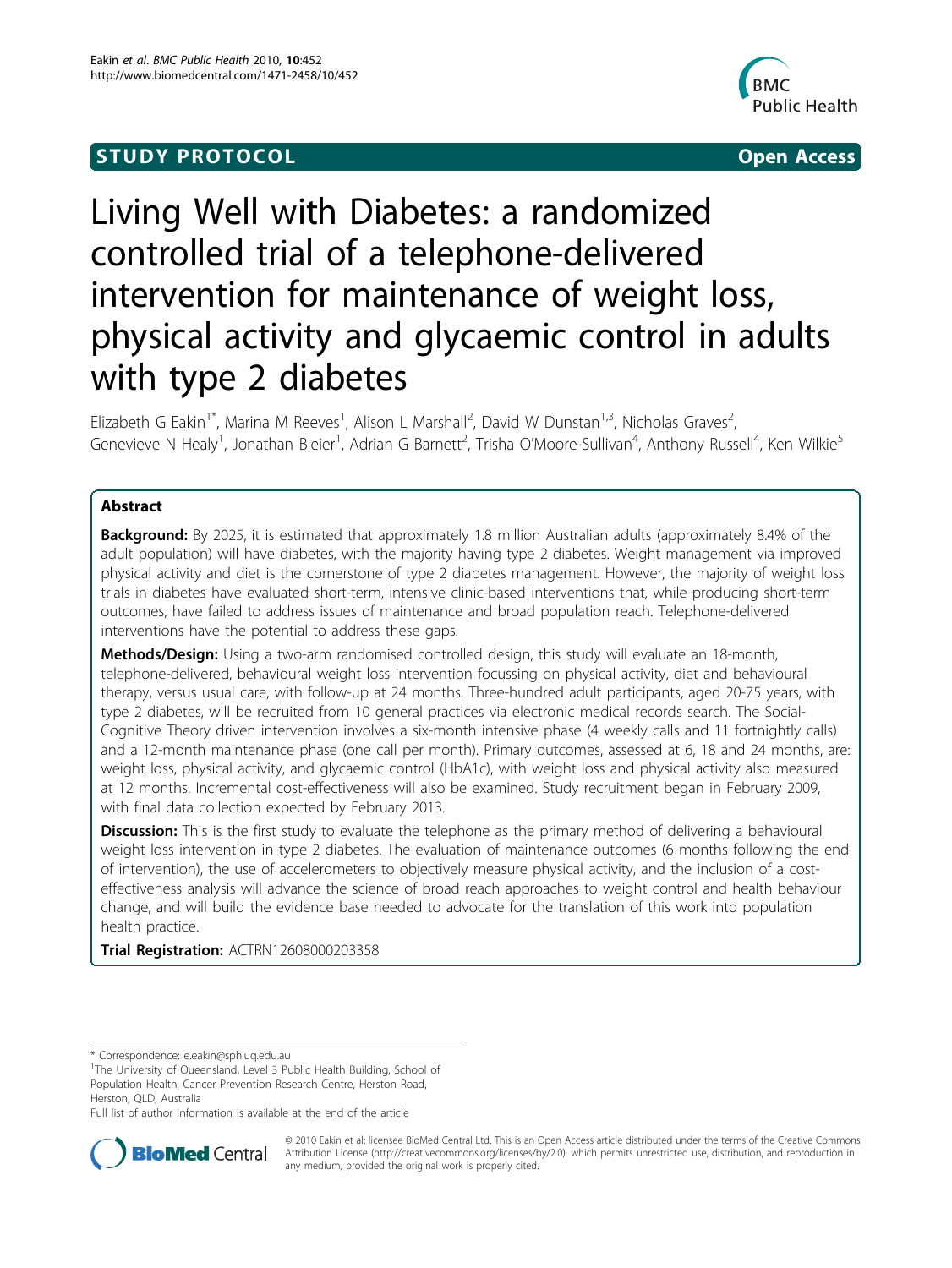#### Background

#### Type 2 diabetes - a population health problem

The rapid increase in the prevalence of type 2 diabetes, obesity and associated complications is a major public health problem. In Australia, data from the 1999-2000 AusDiab study estimated that approximately 1 million (7.4%) Australian adults aged 25 years and over have type 2 diabetes [[1\]](#page-14-0), with approximately 85% being overweight or obese [\[2\]](#page-14-0). The growing epidemics of type 2 diabetes and obesity have been concurrent, with the prevalence of both doubling over the past 20 years [[1\]](#page-14-0). The prevalence of type 2 diabetes is predicted to increase dramatically over the next few decades; projections are that by 2030, 8.4% Australian adults aged 20-79 will have the disease [[3](#page-14-0)]. Similar rapidly increasing prevalence estimates have been reported for the UK [[3\]](#page-14-0), USA [[3,4\]](#page-14-0) and other developed and developing countries [[3](#page-14-0)].

Identified as the seventh leading cause of death among Australian adults, type 2 diabetes is a major cause of premature mortality and morbidity due to cardiovascular, renal, ophthalmic and neurological disease [[5](#page-14-0)]. Data from the DiabCost Australia study, which assessed the total costs of type 2 diabetes to the health care system, society, government and carers, estimated that \$3 billion a year is spent treating type 2 diabetes [\[6\]](#page-14-0). Since the burden of illness associated with type 2 diabetes increases with the onset of microvascular and macrovascular complications [\[6](#page-14-0)], there is high priority for effective and sustainable strategies to slow or prevent the onset of complications. The value of achieving glycaemic control is underscored by the landmark findings of the UK Prospective Diabetes Study, a 10 year observational follow-up in patients with diabetes, whereby each 1% reduction in glycosylated haemoglobin (HbA1c) was associated with a 14% reduction in myocardial infarction, a 37% reduction in microvascular events, and a 21% reduction in diabetes-related mortality [[7\]](#page-14-0). This is of particular importance for people with type 2 diabetes since coronary heart disease is responsible for about 70% to 80% of deaths in this population [[8\]](#page-14-0).

Lifestyle factors that adversely affect energy balance (physical inactivity and over-nutrition) play a major role in the development of both type 2 diabetes and obesity [[9,10](#page-14-0)]. The importance of weight management, by means of a healthy, energy-restricted diet and a physically active lifestyle, is considered to be the primary approach in the treatment of overweight and obesity [[11,12](#page-14-0)] and is widely acknowledged as a cornerstone of the management of type 2 diabetes and its related morbidities [\[13\]](#page-14-0). There is also evidence that many of the traditional pharmacologic approaches frequently used to treat diabetes contribute to weight gain [[14](#page-14-0)]. Weight loss or weight management is an important therapeutic task for most people with type 2 diabetes, not only for improved glycaemic control but also for reducing cardiovascular disease (CVD) risk [[13](#page-14-0)]. A modest weight loss of 5-10% of body weight has been associated with improvements in fasting plasma glucose, HbA1c, insulin, lipid levels, and blood pressure [[10\]](#page-14-0). In addition, there is compelling epidemiologic and experimental evidence that physical activity confers substantial protection against CVD and premature mortality in those with type 2 diabetes, independent of weight loss, through its favourable effects on blood pressure, blood glucose, insulin sensitivity, lipid profile, fibrinolysis, endothelial function and inflammatory defence systems [\[15,16\]](#page-14-0).

At present in Australia, type 2 diabetes is managed primarily in the general practice setting (primary care). In addition to medication management and monitoring of glycaemic control, this may include brief lifestyle advice from General Practitioners (GPs), and for some, a Diabetes Care Plan that includes referral for a limited number of visits to diabetes educators, dietitians, exercise physiologists and other allied health professionals. Given the challenge of health behaviour change and weight loss, and the need for ongoing assistance to maintain such changes, approaches that work in concert with primary care are needed, with such approaches involving more behaviourally-focussed and longer-term self-management supports [[17\]](#page-14-0).

## Lifestyle management and weight loss intervention trials in type 2 diabetes

There is a large literature on lifestyle management and weight loss interventions in type 2 diabetes, including the current landmark Look AHEAD trial, which is evaluating an intensive four-year weight loss intervention to reduce cardiovascular morbidity and mortality [[18](#page-14-0),[19](#page-14-0)]. Across numerous studies, there is clear evidence that intensive lifestyle interventions involving reduced energy (and fat) intake, regular physical activity, cognitive behaviour therapy and frequent participant contact will produce significant behavioural improvements, as well as weight loss (5-7% of body weight) and concomitant improvements in glycaemic control and dyslipidaemia [\[10,20,21\]](#page-14-0). However, there are a number of gaps in this literature that make its findings less relevant to informing a population-based approach to the lifestyle management of type 2 diabetes. First, the majority of trials have evaluated intensive, clinicbased interventions that are similar to the diabetes education programs offered through hospitals as part of clinical management. While these clinic-based interventions are effective [\[22\]](#page-14-0), few patients with type 2 diabetes take part in such programs [[23](#page-14-0)]. Second, very few studies include a post-intervention follow-up assessment to determine whether improvements are maintained longer term [\[24,25](#page-14-0)].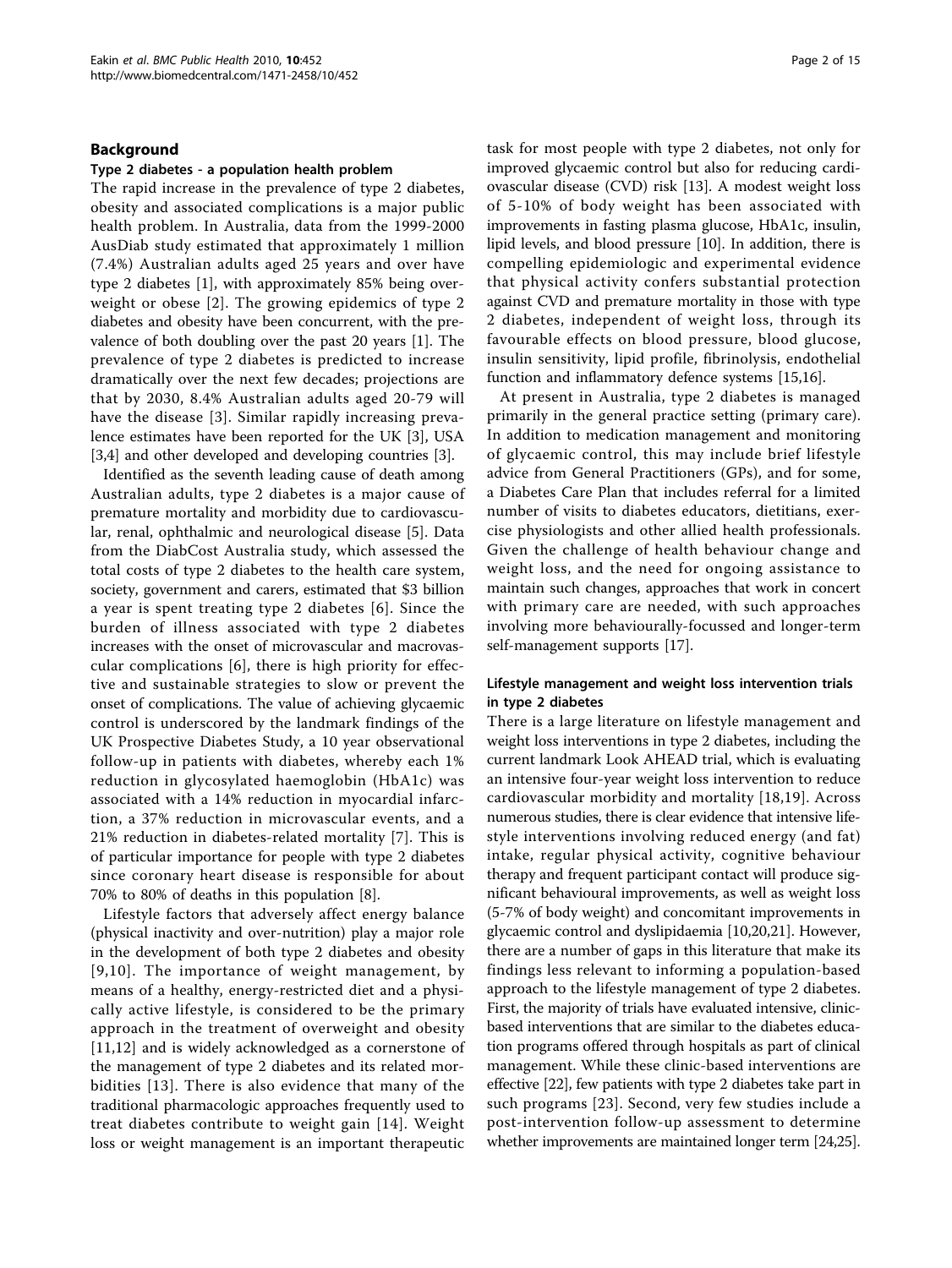#### Broad reach weight loss and lifestyle intervention trials

A number of recent studies have evaluated weight loss interventions delivered via telephone, tailored print and the internet [[26](#page-14-0)-[31\]](#page-14-0). Of note are two recent studies which have evaluated a telephone-delivered approach for initiation and maintenance of weight loss [[29](#page-14-0),[31\]](#page-14-0). One study observed similar short-term weight loss at 6-months for both face-to-face (8.9%) and telephonedelivered (7.7%) interventions [[29](#page-14-0)]. In the other trial, following initial weight loss at 6 months, small but statistically non-significant regain in weight was observed for those in the 12-month telephone and face-to-face maintenance contact groups, which was significantly less than the regain observed in the control group [[31](#page-14-0)].

Telephone-delivered interventions have the potential for widespread and cost-effective population reach, and have been widely researched [\[32](#page-15-0)-[38](#page-15-0)]. A systematic review of 26 telephone-delivered physical activity and dietary behaviour intervention studies found very strong support for their efficacy to produce short-term behavioural changes in both people with and without chronic conditions, with 20 of 26 studies reporting significant behavioural improvements immediately post-intervention [[39\]](#page-15-0). Interventions lasting six to 12 months and those including 12 or more calls produced the most favourable outcomes. Our own work in this area has shown telephone-delivered interventions to be effective in promoting both initiation and maintenance [[40](#page-15-0),[41\]](#page-15-0) of dietary change, as well as demonstrating cost-effectiveness [[42\]](#page-15-0).

#### Purpose

This paper describes the methods of the Living Well with Diabetes trial which is evaluating a telephonedelivered behavioural weight loss intervention focussing on physical activity, diet and behavioural therapy in adults with type 2 diabetes. To promote maintenance the 18 month intervention has an intensive first 6 months focussed on initiation of behaviour change, followed by 12 months focussed on enhancing/supporting maintenance. Measurement at baseline, six, 12, 18, and 24 months allows for assessment of initiation and maintenance of change - a major contribution of the study to the evidence base on broad reach interventions to support weight loss and lifestyle management in type 2 diabetes.

#### Methods/Design

#### Study design

Living Well with Diabetes is a two-arm randomised controlled trial evaluating a telephone-delivered behavioural weight loss intervention versus usual care in adults with type 2 diabetes. Ethical approval was granted from The University of Queensland Behavioural and Social Sciences Ethical Review Committee.

#### Setting

Participants are recruited from general practices in the city of Logan (population 270,000), a large ethnically and socioeconomically diverse community in Queensland, Australia, which sits 35 kilometres from Brisbane (the state capital), and an urban centre of 1.8 million residents.

#### Practice sampling and recruitment

General practices are recruited from the Southeast Primary Health Care Network (SPHN), a state and federally funded organization that provides administrative, technical and professional development/educational support to local area practices. At study commencement, SPHN supported 76 practices. The study will recruit 10 practices over two years, with approximately 30 adults enrolled from each practice. To ensure an adequate patient sampling frame from each practice, practices are ranked in order of descending number of GPs, with the largest practices approached first on a rolling basis until 10 practices (or the required sample size of 300 participants) consent to participate. Practices are initially contacted by telephone to determine whether electronic medical records can be used to perform patient searches by medical condition, and whether approximately 200 patients with type 2 diabetes can be identified. Eligible practices are sent an invitation letter and study brochure. This is followed-up by a phone call from a GP working within the SPHN (author KW), and a practice visit from the project manager to solicit consent.

#### Patient sampling and recruitment

Within practices, electronic medical records are searched for potentially eligible patients. Eligibility is based on: diagnosed type 2 diabetes; aged 20-75 years; and having a listed telephone number. The lists of potentially eligible participants are initially screened by treating GPs for the following contraindications to an unsupervised physical activity and weight loss intervention: active heart disease, breathing problems requiring hospitalisation in the past 6 months, undergoing dialysis, taking Warfarin, diabetic complications such as severe neuropathy or retinopathy, planning a knee or hip replacement in the next 12 months, regular use of a mobility aid or pregnant. In addition, GPs are asked to screen out those who are undergoing cancer treatment (excluding hormone therapy), those from non-English speaking backgrounds and those with significant difficulty with written materials or with hearing problems that would make telephone contact prohibitive.

Eligible patients, based on GP screening, receive a letter from their GP informing them of the study, along with a study brochure and an expression of interest form with a return, pre-paid envelope. Patients not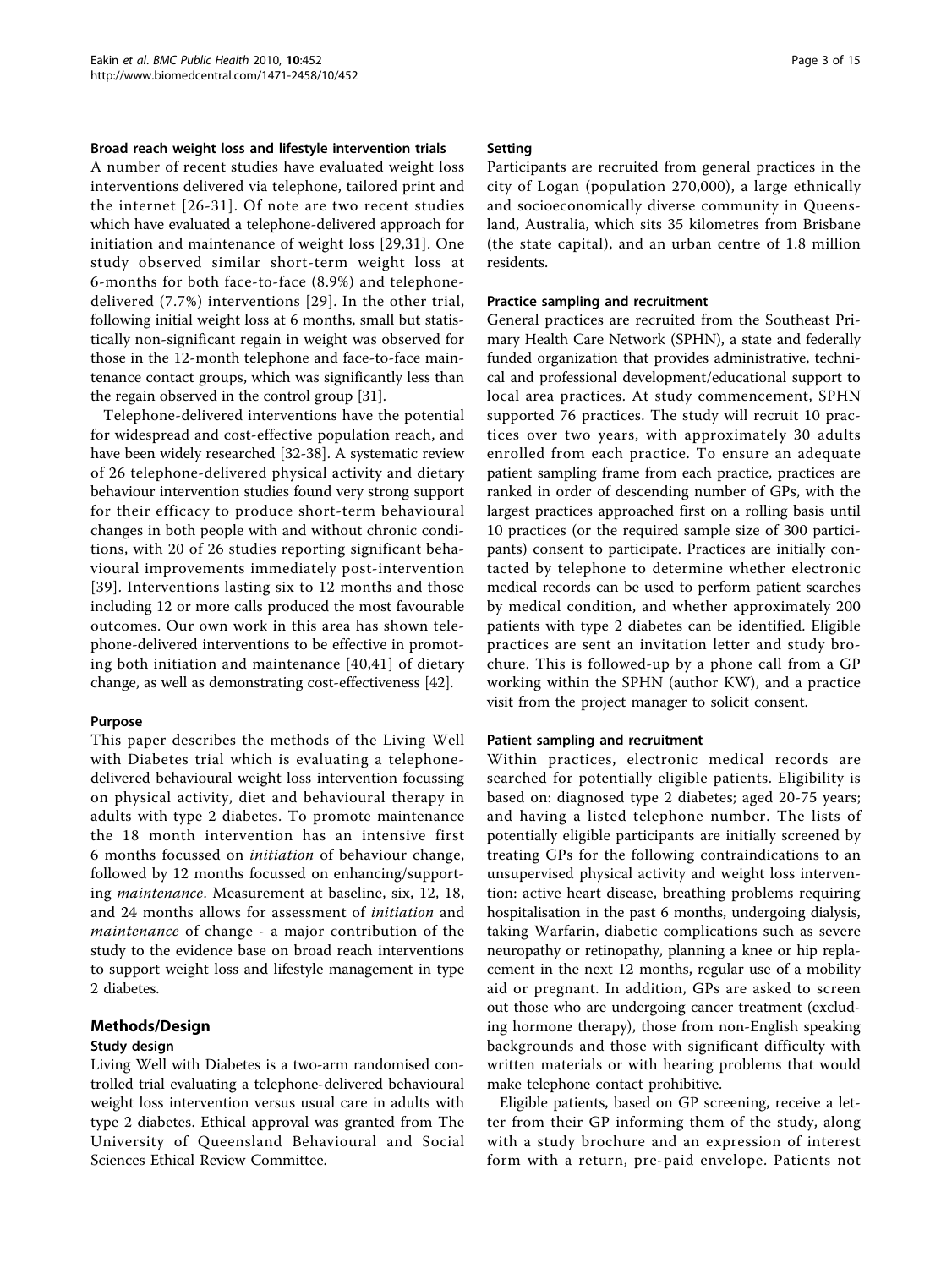returning the form within two weeks receive a follow-up phone call from practice staff. Those patients returning the expression of interest form and those providing verbal consent to contact are posted a study information sheet and consent form. They then receive a call from study staff during which a detailed explanation of the study is provided, patients are re-screened for eligibility based on the same criteria as GPs (to account for variation in GP screening), and some additional exclusion criteria - current or planned (next 12-months) use of weight loss medications (e.g. Xenical, Reductil), and previously had or planning bariatric surgery. During this call, participants are also screened for self-reported baseline levels of physical activity and weight, and are excluded from study participation if they meet or exceed physical activity guidelines (30 minutes of moderate to vigorous physical activity on five or more days/week [[43](#page-15-0)] AND are not overweight (defined as a body mass index [weight in kilograms/height in metres $^2$ ] of < 25.0  $\rm kg/m^2)$  [[44\]](#page-15-0). In addition, for those with a self-reported BMI  $\geq 45$  kg/m<sup>2</sup>, suitability for participation in unsupervised weight loss is confirmed from their GP. Consent to participate in the study is then sought from those considered eligible. De-identified data on eligible nonparticipants is obtained from medical records to compare demographic (age and sex) characteristics of participants and non-participants.

## Randomisation

Following baseline data collection, allocation to study groups (telephone intervention or usual care) is conducted using the method of minimization to ensure equal group balance across factors likely to impact on primary study outcomes [[45,46](#page-15-0)]. Minimisation factors based on baseline data collection include: gender, age (< 55 years; ≥ 55 years), BMI (< 40 kg/m<sup>2</sup>; ≥ 40 kg/m<sup>2</sup>), HbA1c (< 8%;  $\ge$  8%), physical activity level (meeting guidelines of at least 150 minutes/week and 5 or more sessions; not meeting guidelines) [[47](#page-15-0)], and diabetes management (insulin or combination therapy; traditional oral hypoglycaemic medications; new glucose-lowering medications (e.g. Byetta, Januvia); lifestyle alone). Allocation is performed using the free Minim computer software [[48\]](#page-15-0) and conducted by a research assistant with minor involvement in participant recruitment. The timeframe from participant recruitment to group allocation ranges from approximately three to eight weeks to allow for extensive baseline data collection (see Data Collection section below), and not all minimisation factors are known at recruitment (e.g. HbA1c level, diabetes management). Therefore, the ability for the staff member to predict with certainty, the allocation of participants at recruitment, a criticism of the minimisation method [[46\]](#page-15-0), is near impossible.

#### Usual care

In order to minimise attrition over the 24-month study duration, participants in the usual care group receive a thank you letter and brief summary following each assessment. At baseline, 6-, 12- and 18-months they are also posted standard, off-the-shelf diabetes self-management education brochures (from Diabetes Australia) with information on diabetes education and a variety of health behaviours. These are consistent with the materials generally given to patients as part of their usual diabetes care. GPs for all patients in the study are also sent brief summaries of their patients' assessment results.

#### Telephone-delivered weight loss intervention

The weight loss intervention, delivered entirely over the telephone, uses a combined approach of increasing physical activity, reducing energy intake and behavioural therapy [[11,12\]](#page-14-0). It is based on current evidence for initiation and maintenance of weight loss and clinical practice guidelines for the management of overweight/ obesity and type 2 diabetes. Participants receive a detailed workbook at the commencement of the intervention and up to 27 telephone calls over 18 months, to support both initiation and maintenance of weight loss. Call frequency is somewhat flexible, so that it can be tailored to the needs of the participant. For example, an extra weekly call might occur during a period of relapse.

Intervention targets for physical activity, dietary intake and weight loss are consistent with management goals for type 2 diabetes [\[10](#page-14-0)], with the aim to reduce glycosylated haemoglobin (HbA1c) to less than 7% [[11](#page-14-0),[49,50](#page-15-0)]. As described in detail below, participants work with their telephone counsellor to identify small, gradual changes to physical activity and dietary intake and that are able to be maintained long-term, rather than large and highly restrictive changes which are less likely to be maintained [[11,](#page-14-0)[51](#page-15-0)], as described below. Participants are encouraged to aim for moderate weight loss of 5-10% of initial body weight [[10,21\]](#page-14-0), with a loss of 1-2 kg per month.

## Physical activity

A target of 210 minutes per week (30 minutes every day) of moderate-intensity, planned activity is encouraged, consistent with the level of physical activity necessary to promote weight loss [[49\]](#page-15-0). Given evidence suggesting that even higher levels of activity (i.e., 60 minutes/day) may be necessary for weight loss maintenance [[52](#page-15-0)], those who can do more activity will be encouraged to work towards this during the maintenance phase. The telephone counsellor works with participants to first identify types of activities that they enjoy and can be easily incorporated into their lifestyle (e.g., walking), rather than providing a structured exercise program [[11](#page-14-0),[53\]](#page-15-0). As most participants are relatively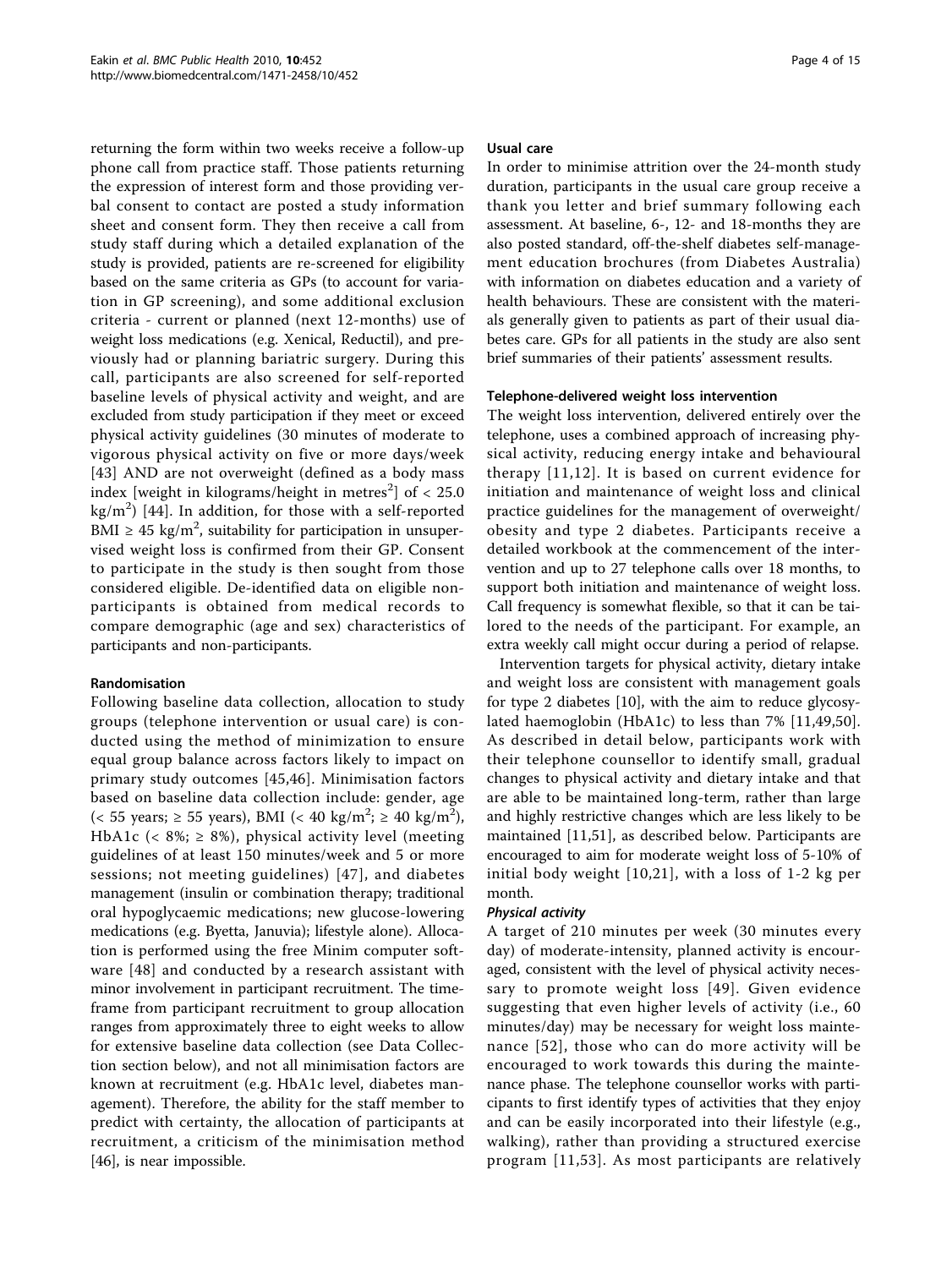inactive at baseline, increases in physical activity are initially small and gradually increase towards the goal of 30 minutes per day of moderate-to-vigorous intensity activity [\[49\]](#page-15-0).

Resistance exercise (2-3 sessions/week) is also encouraged, as strength training has benefits for glycaemic control [[54\]](#page-15-0) and is consistent with the physical activity guidelines for older adults [[55\]](#page-15-0). Participants are provided with a resistance band, and detailed photographs and instructions are included in the workbook with guidelines on the number of sets and repetitions of each exercise, along with options for progression.

In addition to daily planned physical activity, participants are encouraged to take opportunities to be active in and around their homes and workplaces (e.g. gardening, housework, taking the stairs), and to reduce sitting time (i.e., to get up and move every 30 minutes and to aim for no more than 2 hours/day of screen time outside of work). This is consistent with evidence on the health benefits conferred by light-intensity activity [[56](#page-15-0)-[58](#page-15-0)], and with newer evidence on the cardio-metabolic consequences of too much sitting [\[59,60\]](#page-15-0).

## Diet

Participants are encouraged to reduce energy intake by 2,000 kJ per day through individualised advice to allow for specific food preferences and approaches [[10,12](#page-14-0)[,61](#page-15-0)]. That is, the intervention does not use meal replacements or structured meal plans. Specific macronutrient compositions are not prescribed (e.g. high protein/low carbohydrate or high carbohydrate/moderate protein) as evidence on long-term maintenance of weight loss has shown similar outcomes for both types of diet [\[62](#page-15-0)-[64](#page-15-0)]. A low fat diet (< 30%) is encouraged as this has been associated with long-term weight loss maintenance [\[52](#page-15-0)], as are a saturated fat intake of  $<$  7% of energy and fibre intake of 25 grams/day for women and 30 grams/day for men, consistent with dietary recommendations for people with type 2 diabetes to reduce risk factors for cardiovascular disease [[65\]](#page-15-0). Strategies to reduce energy intake include - improving portion control (by reducing portion size or number of serves) and lowering energy density (by increasing intakes of low energy foods such as fruits and vegetables and reducing intake of energy dense foods such as high fat foods). Regular meal patterns with an emphasis on eating breakfast are promoted [\[66\]](#page-15-0).

#### Behavioural therapy

Behaviour change strategies and principles used to guide the intervention are derived from Social Cognitive Theory (SCT) [[18\]](#page-14-0), specifically developing knowledge and skills related to the SCT constructs of self-efficacy, social support and outcome expectancies. The matrix in Table [1](#page-7-0) and the text below describe the way in which these are operationalized. No single behaviour strategy has been shown to be better than any other in terms of effects on weight loss, and thus multi-modal strategies are used [\[11,12\]](#page-14-0); although some strategies (i.e., self-monitoring) have been associated with better weight loss maintenance outcomes [[67\]](#page-15-0). Behaviour change skills emphasised in this intervention include: self-monitoring, goal setting, problem solving, social support, stimulus control, positive self-talk, and self-reward.

Participants are provided with self-monitoring 'trackers,' to monitor their daily physical activity and food intake, and are encouraged to weigh themselves once to twice weekly. Participants are provided with a pedometer to monitor daily steps and with a set of digital scales to monitor their body weight.

Participants are encouraged to set small, measurable and achievable health behaviour change and weight loss goals that facilitate a sense of confidence and mastery that can be built upon throughout the intervention and hence build self-efficacy. These are recorded on a large, reusable refrigerator magnet. Problem solving is used to help participants identify barriers to their behaviour change goals and identify strategies and solutions to overcome these.

Participants are encouraged to identify a broad array of possible supports for weight loss (e.g., from family and friends co-workers, the general practitioner, neighbourhood or community programs) and to set specific goals for drawing upon these [\[68](#page-15-0)]. Stimulus control (or behaviour cue) techniques are used to create more supportive environments for health behaviour change and weight loss (e.g. keeping problem foods out of the house; putting left-overs in the freezer immediately; leaving walking shoes by the bedside). Positive self-talk (e.g. focussing on what has been achieved rather than what has been given up) is encouraged as a means of addressing habitual negative thinking [[69](#page-15-0)], and selfrewards for goal attainment are promoted to reinforce behaviour change.

## Telephone counsellor background and training

All telephone counsellors have at least bachelor's level training in nutrition and dietetics; some have also completed a dual-degree in exercise physiology. They undergo one month of intensive training in study protocols and a motivational interviewing approach to health behaviour counselling [[70\]](#page-15-0) (including role plays with study investigators). Telephone counsellors have ongoing quality assurance checks via randomly taped telephone calls and fortnightly clinical supervision meetings. In addition, call attempts, completions and duration are tracked, and a call content checklist completed after each call to inform an evaluation of intervention fidelity. To the extent possible, the same telephone counsellor remains with participants throughout the duration of the intervention to facilitate rapport and continuity of care.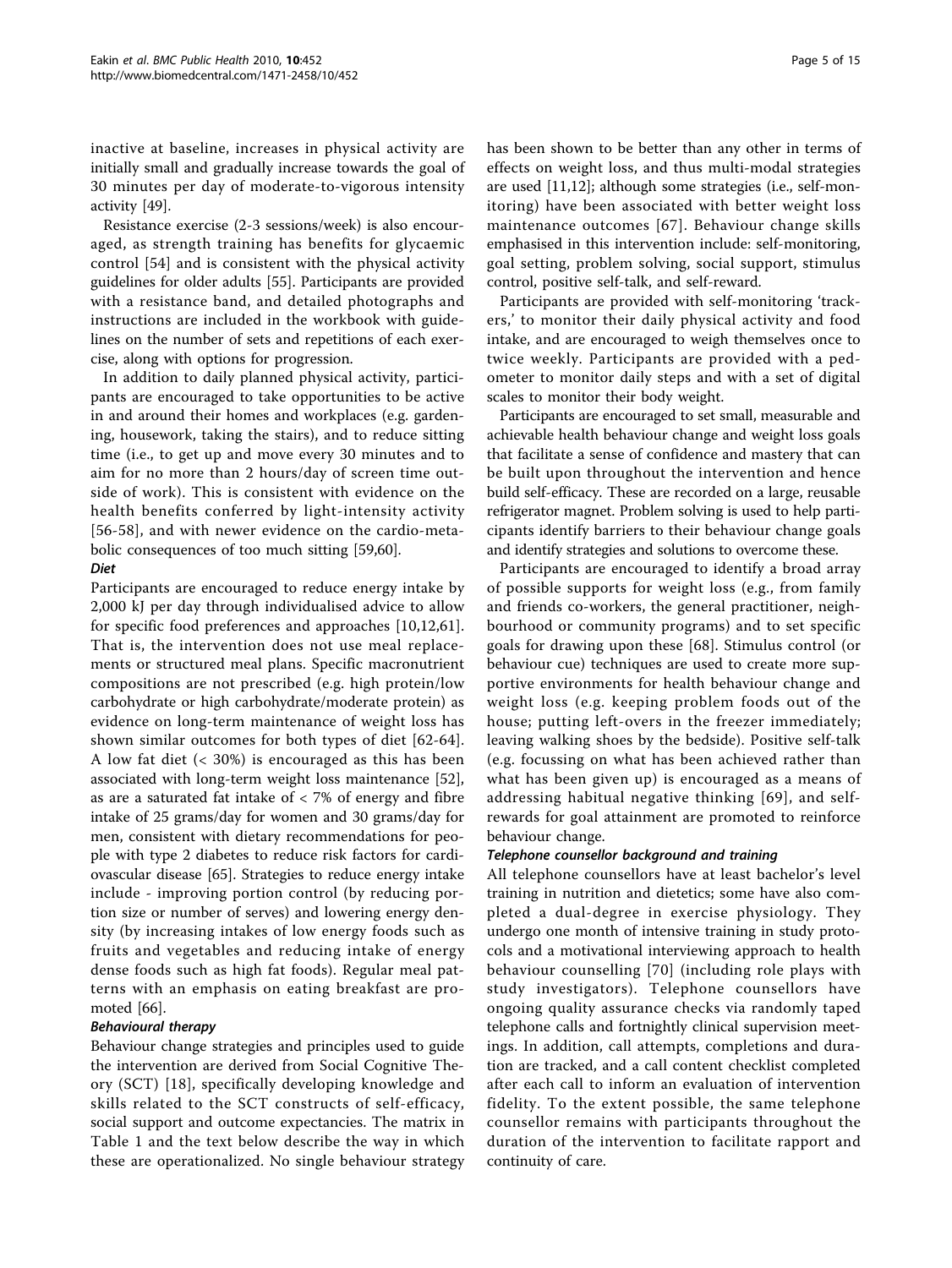| <b>Social-Cognitive Theory Constructs</b> | Operationalization                                   |  |  |
|-------------------------------------------|------------------------------------------------------|--|--|
| Self-efficacy                             | Realistic and measurable goal-setting                |  |  |
|                                           | Assessing confidence                                 |  |  |
|                                           | Self-monitoring                                      |  |  |
|                                           | Practicing positive self-talk                        |  |  |
| Social support                            | Developing a support network (family/friends/others) |  |  |
|                                           | Setting goals around using supports                  |  |  |
| Outcome expectancies                      | Benefits and barriers to health behaviour change     |  |  |
|                                           | Problem-solving approach to addressing barriers      |  |  |
|                                           | Rewards for goal attainment                          |  |  |

#### <span id="page-7-0"></span>Table 1 Theory matrix

#### Intervention procedures

Intervention delivery is guided by a patient-centred, chronic disease self-management intervention model used in previous trials (Figure 1) [\[37](#page-15-0),[71](#page-15-0)], and by techniques of motivational interviewing [\[70\]](#page-15-0). An iterative process is used in each call: it draws upon repeated assessment of study outcomes and participant self-monitoring; feedback is provided in relation to study targets for weight, dietary intake and physical activity, and consistent with a motivational interviewing approach, this feedback highlights the discrepancy between participant goals and their current health behaviours; collaborative goals for weight, physical activity and dietary change are set with the telephone counsellor, with an emphasis on achievability and measurability. Each intervention contact results in a behaviourally-specific Action Plan that specifies exactly what is to be done and when; barriers and supports are identified; confidence is assessed and problem-solving is discussed as necessary. These steps are repeated during intervention calls, with goals being adjusted as necessary.

A semi-structured approach to both the content and the order in which intervention targets are addressed is used to guide intervention delivery (see Table [2](#page-8-0)). However, consistent with the motivational interviewing approach, the intervention is tailored to each participant, with an initial focus on targets in which she/he is most motivated and most confident in changing.

**Phase 1 (month 1)** The first month of the intervention involves up to four weekly calls, with a focus on building rapport (e.g. providing feedback on the baseline assessment and understanding what the participant wants to

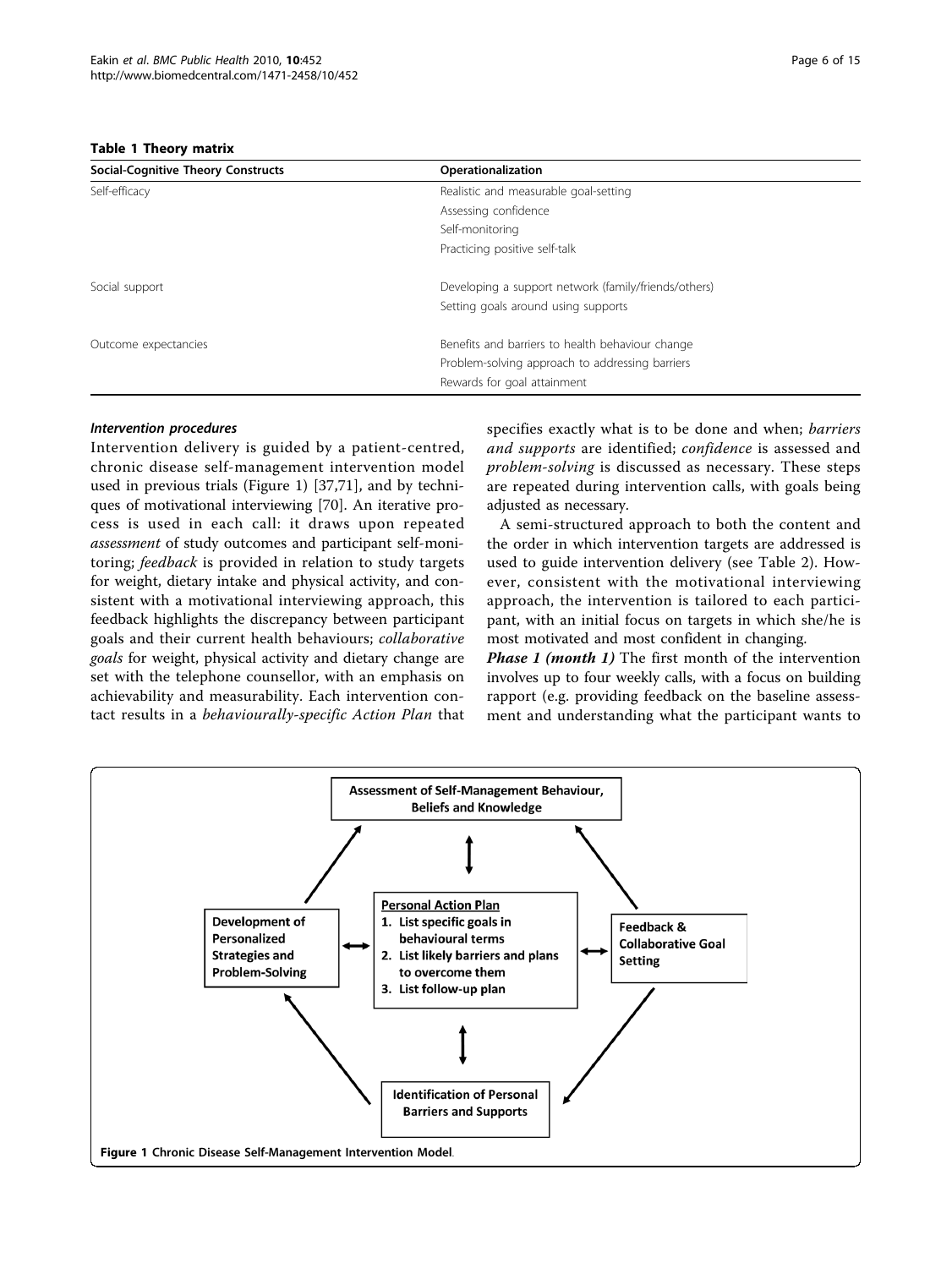| Intervention stage & call<br>frequency                       | Purpose                           | Content                                                                                                                                                                                                                    |  |  |  |
|--------------------------------------------------------------|-----------------------------------|----------------------------------------------------------------------------------------------------------------------------------------------------------------------------------------------------------------------------|--|--|--|
| Phase 1:<br>(Month 1)<br>4 weekly calls                      | Building rapport<br>Education     | Program introduction/explanation                                                                                                                                                                                           |  |  |  |
|                                                              | Skill-building                    | Participant overarching program goals                                                                                                                                                                                      |  |  |  |
|                                                              |                                   | Feedback on baseline assessment                                                                                                                                                                                            |  |  |  |
|                                                              |                                   | Review & goal-setting:                                                                                                                                                                                                     |  |  |  |
|                                                              |                                   | Weight loss: benefits, energy balance, realistic targets, portion sizes,<br>recommended<br>serves, reducing fat intake                                                                                                     |  |  |  |
|                                                              |                                   | Behaviour change skills: self-monitoring, goal-setting                                                                                                                                                                     |  |  |  |
|                                                              |                                   | Begin use of scale, pedometer and food diary                                                                                                                                                                               |  |  |  |
| Phase 2:<br>(Months 2-6)                                     | Behaviour change<br>Weight loss   | Review & goal-setting:                                                                                                                                                                                                     |  |  |  |
| 11 fortnightly calls                                         | Skill-building                    | Physical activity: planned activity, incidental activity, sitting time,<br>strength training                                                                                                                               |  |  |  |
|                                                              |                                   | Diet: reducing energy intake (choosing lower energy foods, swapping<br>higher energy<br>foods for lower energy foods, decreasing intake of high energy foods/<br>drinks), eating<br>habits, food labels, modifying recipes |  |  |  |
|                                                              |                                   | Behaviour change skills: rewards, behavioural cues, barriers and supports                                                                                                                                                  |  |  |  |
|                                                              |                                   | Progress review at 3 months                                                                                                                                                                                                |  |  |  |
| Phase 3:<br>(Months 7-18)<br>weight loss<br>12 monthly calls | Maintenance of behaviour change & | Feedback on 6-, 12- & 18-month assessments                                                                                                                                                                                 |  |  |  |
|                                                              |                                   | Progress review at 9 & 15 months                                                                                                                                                                                           |  |  |  |
|                                                              |                                   | Review & goal-setting:                                                                                                                                                                                                     |  |  |  |
|                                                              |                                   | Role of physical activity in maintaining weight loss                                                                                                                                                                       |  |  |  |
|                                                              |                                   | Problem-solving                                                                                                                                                                                                            |  |  |  |
|                                                              |                                   | Social-environmental support                                                                                                                                                                                               |  |  |  |
|                                                              |                                   | Developing lifelong habits                                                                                                                                                                                                 |  |  |  |
|                                                              |                                   |                                                                                                                                                                                                                            |  |  |  |

<span id="page-8-0"></span>

| Table 2 Telephone Intervention Overview: Call Frequency and Content |  |  |  |  |  |  |
|---------------------------------------------------------------------|--|--|--|--|--|--|
|---------------------------------------------------------------------|--|--|--|--|--|--|

get out of the program); education on weight loss (e.g. energy balance); and skill-building (e.g. self-monitoring and goal-setting). The emphasis is on helping participants to gain the knowledge and skills necessary to achieve behaviour change and weight loss in the next phase.

Phase 2 (months 2-6) Up to 11 fortnightly calls are completed during this phase, with an emphasis on initial behaviour change, weight loss and continued confidence and skill-building. Behaviourally-specific goal setting with regard to the amount of physical activity and dietary change that is needed to achieve weight loss is the focus, along with problem-solving and continued selfmonitoring.

Phase 3: (months 7-18) This phase of the intervention involves 12 calls over 12 months (one per month) with a focus on maintenance of behaviour change and weight loss. During this phase, participants not yet reaching their initial weight loss, physical activity and/or dietary behaviour change targets are encouraged to continue to work towards these; those who have reached initial targets focus on strategies for maintaining weight loss and behaviour change. In addition to continued support from telephone counsellors, other strategies to promote maintenance include: ongoing self-monitoring, enlisting social support (from family, friends and health care providers), and use of community resources to support lifestyle change (e.g., weight loss groups, walking tracks, gym membership).

#### Primary and secondary outcomes

Primary outcomes are: change in weight (kg), accelerometer-measured moderate-to-vigorous physical activity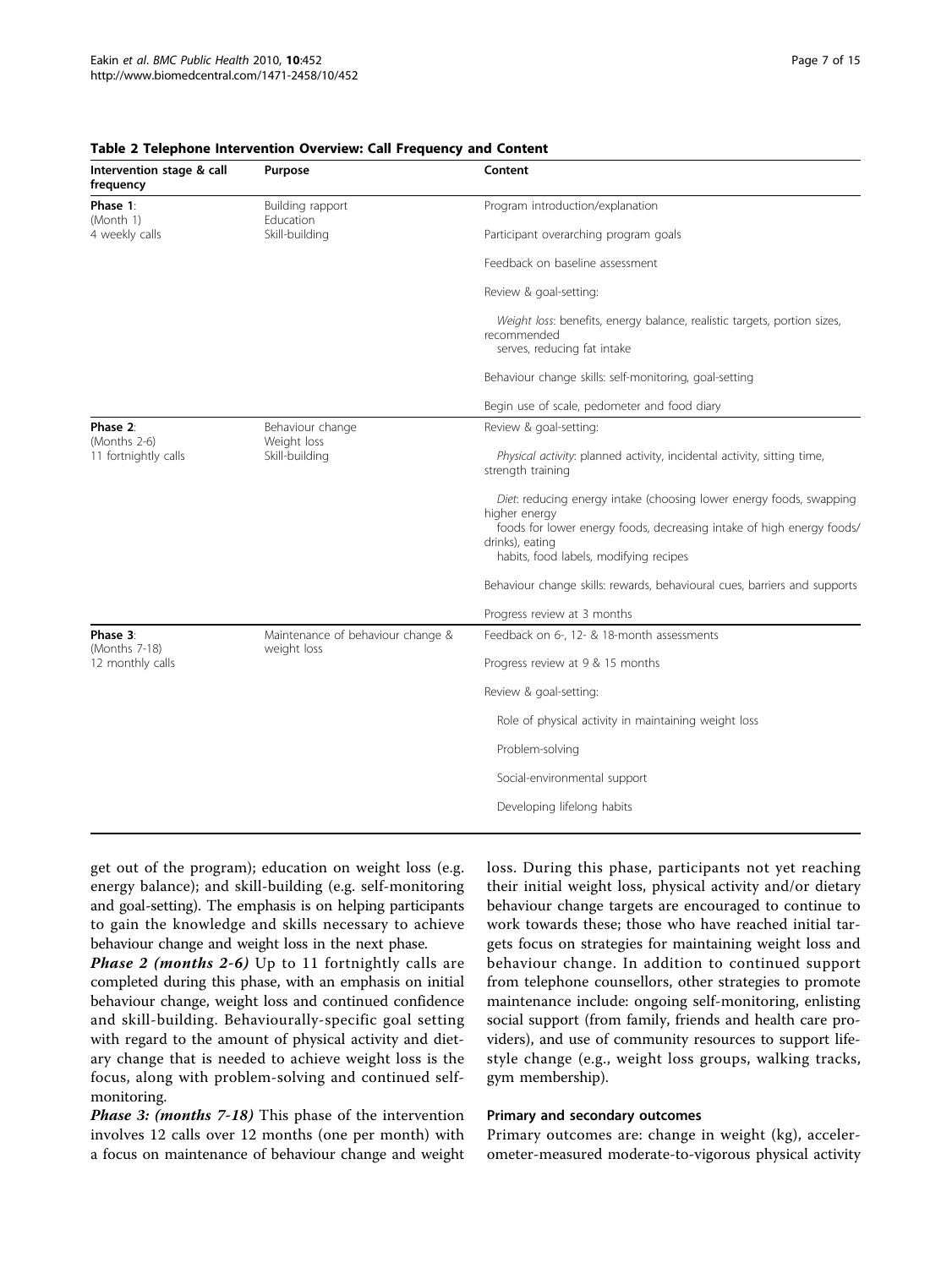and glycaemic control (HbA1c). Secondary outcomes are: change in self-reported dietary and energy intake, accelerometer-measured light intensity and sedentary time, objectively measured waist circumference, percent body fat, fasting plasma glucose and blood lipids (total cholesterol, HDL-cholesterol, LDL-cholesterol, triglycerides), liver function enzymes, blood pressure, along with self-reported SCE constructs, medication use and health-related quality of life. We will also evaluate the incremental cost-effectiveness of the telephone intervention and examine demographic and health-related moderators of intervention effects and mediators consistent with the underlying theoretical basis. Related measures are described below and summarised in Table [3](#page-10-0).

## Data collection

Data are collected via objective measurements conducted in participants' homes, telephone interviews, and selfadministered questionnaires at baseline, 6-, 18-, and 24 months by research staff and registered nurses blind to participants' study group. At 12 months, weight, waist circumference and accelerometer-derived physical activity are also assessed. Home visits are conducted by registered nurses and include objective measurement of: height (baseline only; Seca 214 height rod, Seca, Germany), weight, waist circumference, body composition, blood pressure and collection of blood samples for biochemical assay. In addition, details of diabetes medications (drug and dosage) and any use (yes/no) of antihypertensive and lipid-lowering medications are also collected during this visit. Telephone interviews collect self-report data on: demographics (gender, age, education, income, type and number of chronic conditions; baseline only), and validated measures of physical activity, diet, quality of life and health care use, as well as items to assess sleep, diabetes history and management, use of weight loss aids and adverse outcomes. Self-administered questionnaires are used to collect data related to the social-cognitive and environmental constructs which underpin the intervention and to assess depression. In addition to the self-reported physical activity collected via the telephone interviews, accelerometers are used to collect objectively-measured physical activity and sedentary time. Data related to intervention delivery are also tracked by telephone counsellors following each call. This includes data on call outcomes (call completion versus missed calls), call duration and call content (via a checklist of topics). Details of the measures are provided below and summarised in Table [3](#page-10-0).

## Anthropometric outcomes

Weight loss Weight is measured without shoes or heavy clothing to the nearest 0.1 kg using standard calibrated scales (Model TI TBF 350, Tanita Inc., Tokyo, Japan).

Waist circumference Waist circumference is measured with a non-expandable tape to the nearest 0.5 cm at the superior border of the iliac crest [\[12,](#page-14-0)[72\]](#page-16-0). Waist measurements are taken in duplicate and a third measurement taken if the first two differ by more than 1 cm. The mean of the measurements is used.

Body composition Fat mass (kg), fat free mass (kg) and percent body fat are measured using foot-to-foot bioelectrical impedance analysis (Model TI TBF 350, Tanita Inc., Tokyo, Japan) in the fasted state. Body composition measurements are not performed on participants with a pacemaker.

## Cardio-metabolic outcomes

Blood samples are taken early in the morning after an overnight fast (at least 10 hours), with participants instructed not to take any glucose-lowering medication prior to the assessment.

Glycaemic control HbA1c is measured from whole blood samples by the high performance liquid chromatography method (Bio-Rad Variant II, Sydney, Australia). Plasma glucose is measured by the hexokinase method (Roche Modular Analyzer; Tokyo, Japan).

**Blood lipids** Total cholesterol, high density lipoprotein (HDL) cholesterol and triglycerides are measured by an enzymatic colorimetric assay with Roche Modular Chemistry Analyser (Tokyo, Japan). Low density lipoprotein (LDL) cholesterol is determined using the Friedewald equation [\[73,74\]](#page-16-0).

Liver function tests Liver enzymes - alanine aminotransferase (ALT), aspartate amino-transferase (AST), lactate dehydrogenase (LDH), alkaline phosphatase (ALP), gamma glutamyl transpeptidase (GGT) - are measured using Roche Modular (Tokyo, Japan).

**Blood pressure** Blood pressure is measured in the seated position by a portable sphygmomanometer (Gamma G5, Heine, Germany) using the non-dominant arm and an appropriately sized cuff. Two readings are taken and a third measurement taken if the first two differ by more than 10 mmHg systolic or 6 mmHg diastolic, or if the first two readings are more than 140/90 mmHg. Blood pressure is recorded as the mean of the readings taken.

Medication use Details of diabetes medication (oral medication and insulin) are collected by registered nurses from prescription containers - medication name, dose prescribed and daily quantity taken. Participants are also asked to report whether they are taking antihypertensive or lipid-lowering medications.

## Behavioural outcomes

Objectively-measured physical activity and sedentary time A dual-axis accelerometer (Actigraph model GT1M; Actigraph, LLC, Fort Walton Beach, Florida), fitted firmly around the waist by elasticised band and positioned on the right mid axillary line, is used to objectively-derive physical activity and sedentary time. Participants are instructed to wear the accelerometer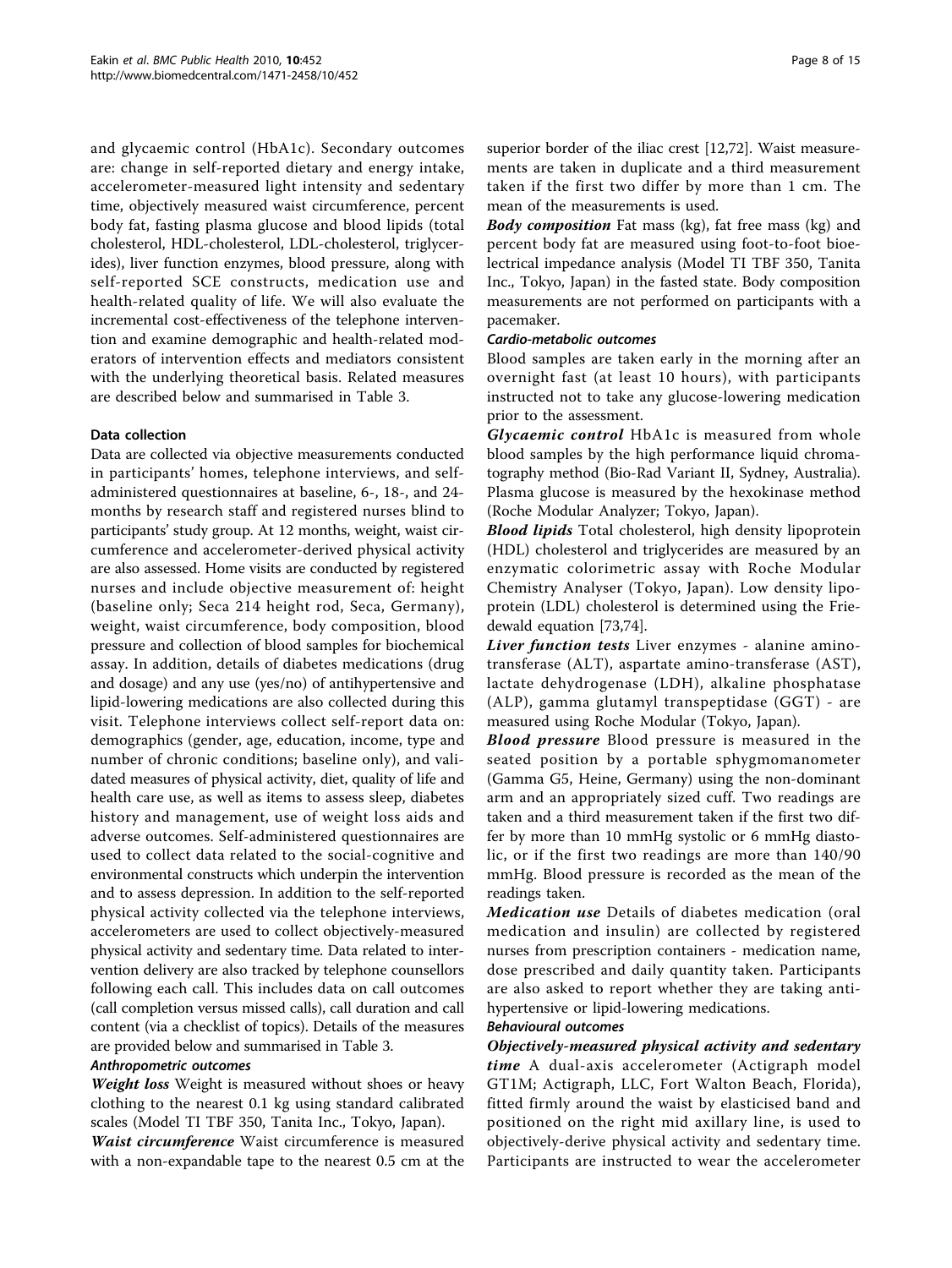#### <span id="page-10-0"></span>Table 3 Summary of Measures

| Anthropometric                                | #Weight                                                        |  |  |  |  |
|-----------------------------------------------|----------------------------------------------------------------|--|--|--|--|
|                                               | #Waist circumference                                           |  |  |  |  |
|                                               | % body fat                                                     |  |  |  |  |
| Cardio-metabolic                              | Glycoslyated haemoglobin                                       |  |  |  |  |
|                                               | Fasting blood glucose                                          |  |  |  |  |
|                                               | Cholesterol (total, HDL, LDL)                                  |  |  |  |  |
|                                               | Triglycerides                                                  |  |  |  |  |
|                                               | Liver function tests (ALT, AST, LDH, ALP, GGT)                 |  |  |  |  |
|                                               | Blood pressure                                                 |  |  |  |  |
|                                               | Diabetes medication                                            |  |  |  |  |
| Behavioural                                   | #Objectively measured physical activity (PA) via accelerometer |  |  |  |  |
|                                               | Average mod-vig PA/day (mins)                                  |  |  |  |  |
|                                               | Average light intensity PA/day (mins)                          |  |  |  |  |
|                                               | Average very light intensity PA/day (mins)                     |  |  |  |  |
|                                               | Average sedentary time/day (mins)                              |  |  |  |  |
|                                               | Breaks in sedentary time (n/day)                               |  |  |  |  |
|                                               | Bouts of moderate-to-vigorous intensity activity (n/day)       |  |  |  |  |
|                                               | Self-reported physical activity                                |  |  |  |  |
|                                               | Walking (days & min/wk)                                        |  |  |  |  |
|                                               | Walking for exercise (days & min/wk)                           |  |  |  |  |
|                                               | Moderate-vigorous PA (days & min/wk)                           |  |  |  |  |
|                                               | Resistance training (days & min/wk)                            |  |  |  |  |
|                                               | Sitting items (transport, television, computer min/wk)         |  |  |  |  |
|                                               | Self-reported diet                                             |  |  |  |  |
|                                               | Dietary intake (total energy, total fat, saturated fat, fibre) |  |  |  |  |
|                                               | Dietary behaviour                                              |  |  |  |  |
|                                               | Sleep (duration & quality)                                     |  |  |  |  |
| Psychosocial-Environmental                    | Depression                                                     |  |  |  |  |
|                                               | Self-efficacy                                                  |  |  |  |  |
|                                               | Social support                                                 |  |  |  |  |
|                                               | Perceptions of the neighbourhood environment                   |  |  |  |  |
| Cost-effectiveness                            | Health-related quality of life                                 |  |  |  |  |
|                                               | Health care utilization                                        |  |  |  |  |
|                                               | Cost to deliver intervention                                   |  |  |  |  |
| Intervention Delivery (tracked for each call) | Call duration                                                  |  |  |  |  |
|                                               | Call completion                                                |  |  |  |  |

All assessed at baseline, 6, 18 & 24 months; #assessed at 12 months; bold text denotes primary outcome

during all waking hours (removing for any water based activities) for a continuous period of seven days, and to record time worn in a wear-time log. The study nurse demonstrates how to wear the accelerometer and complete the wear-time log. Research staff then telephone the participant to negotiate a start date and reiterate the instructions; the accelerometer and wear-time log are then posted to participants. On the (expected) seventh day of wear, a follow-up telephone call is made by research staff to ensure adequate wear time and to prompt accelerometer return in a reply-paid envelope. The protocol for the follow-up assessment is identical with the exception that the registered nurse does not repeat the demonstration and instructions at the assessment.

Accelerometer data are collected in one minute epochs. A generic program (SAS 9.1), modified from the National Cancer Institute [[75](#page-16-0)], is used to identify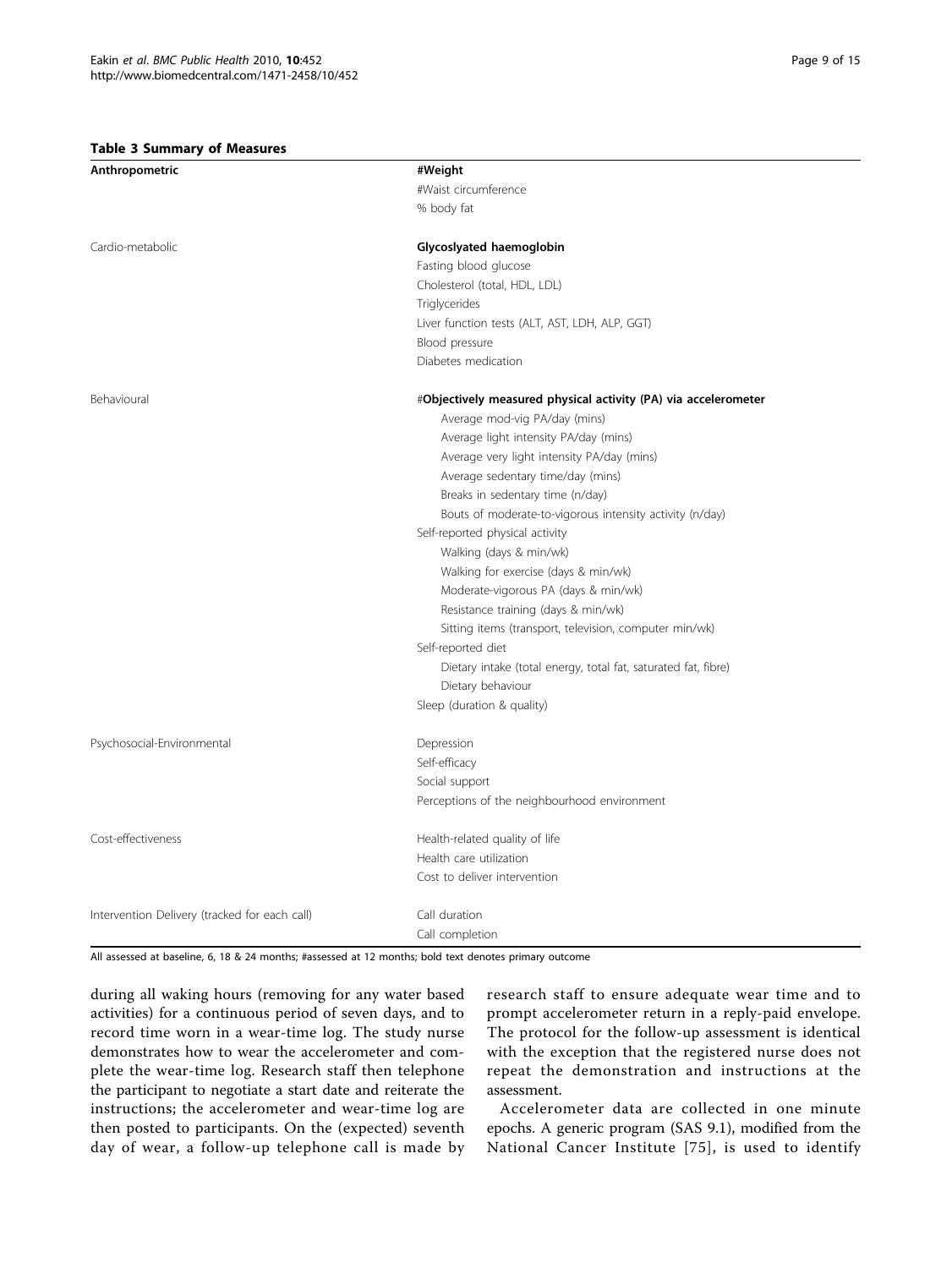outliers and summarise daily variables. The wear time syntax of the program, based on a combination of the wear-time logs and the accelerometer data, is modified for each participant in order to maximise the accuracy of the wear time estimation. Invalid days of observation (days with  $< 10$  hours wear or excessive counts  $\geq 20,000$ counts per minute: cpm) will be discarded. Daily sedentary (< 100 cpm), very light-intensity activity (100 to 759 cpm), light-intensity activity (760 to 1951 cpm), moderate-intensity activity (1952 to 5724 cpm), and vigorous-intensity activity ( $\geq$  5 725 cpm) [[76,77\]](#page-16-0) time are calculated and standardised for wear time using the residuals method [[78\]](#page-16-0). Patterns of physical activity and sedentary time accumulation (for example, breaks in sedentary time [[79\]](#page-16-0) and bouts of moderate-to-vigorous intensity activity) [\[80](#page-16-0)] are examined. Data are reported as averages for valid days. The data collection and analytic protocol comply with the best-practice guidelines for conducting accelerometer-based activity assessments in field-based research [\[81\]](#page-16-0).

Self-reported physical activity Self-reported physical activity is measured by the Active Australia Survey (AAS), a 6-item measure assessing frequency and total duration per week spent on walking, vigorous and moderate physical activities over the last seven days [[47\]](#page-15-0). The frequency items have been adapted to ask about number of 'days per week' instead of 'sessions per week'. Total minutes of physical activity is calculated from the sum of walking, moderate and  $2 \times$  vigorous minutes and truncated at 1,680 minutes per week [[47](#page-15-0)]. Two items from the U.S. National Health Interview Survey (NHIS) have been adapted to assess the number of days and amount of time in the past week spent walking for exercise [\[82\]](#page-16-0). The AAS has been found to have acceptable validity and reliability [[83\]](#page-16-0), the NHIS items have shown acceptable validity [[82](#page-16-0)] and both items have shown similar or greater responsiveness to change compared to a more detailed self-report instrument [[84\]](#page-16-0).

Self-reported resistance training Using a response format similar to that of the AAS, the number of days and total number of minutes per week of resistance training are collected using an unvalidated item [\[85](#page-16-0)].

Self-reported sitting time Six items are used to assess total time spent sitting in the last week across three domains - 1) transport, 2) watching television, videos or playing electronic games and 3) leisure-time computer use - asked separately for weekdays and weekend days. These items have shown good test-retest reliability (unpublished data).

Dietary intake Diet is assessed using the Anti-Cancer Council of Victoria (ACCV) Food Frequency Questionnaire (FFQ) (version 2). The FFQ includes 74 food items and six alcoholic beverage items with responses on a 10 point scale  $(1 =$  Never to  $10 = 3$  or more times per day), four pictorial questions relating to portion size, one question on quantity of alcoholic beverages and 10 cross-check questions used to adjust for overestimation and types of food products consumed (milk, bread, spread and cheese) [[86](#page-16-0)]. It was modified to ask about intake over the previous month instead of the previous 12 months and to be telephone administered instead of self-administered (participants receive a copy of the portion size pictures in the mail). Nutrient intakes are computed from FFQ responses using software developed by the ACCV based on the NUTTAB95 nutrient composition data [[87\]](#page-16-0). The questionnaire estimates intakes of most nutrients accurately (within 10%) and does not systematically under- or over-estimate against weighed records [\[86\]](#page-16-0).

In addition to the FFQ, dietary behaviours and intakes of specific food groups will also be assessed. Servings of vegetables and fruit are assessed using items from the Australian National Nutrition Survey which have demonstrated validity against more comprehensive selfreported measures [[88](#page-16-0)] and biomarkers (serum carotenoids and red-cell folate) [[89\]](#page-16-0). The 20-item Fat & Fibre Behaviour Questionniare is also administered. This questionnaire was used in our previous trial [[40\]](#page-15-0) and adapted from other short dietary questionnaires [[90-93](#page-16-0)] to assess behaviours related to fat and fibre intake that were targeted as part of the intervention. This index has shown good two-week test-retest reliability (ICC = 0.87- 0.89), Pearson's correlations of 0.50-0.56 for relative validity compared to FFQ and similar or higher responsiveness compared to FFQ (unpublished data).

Sleep A single item to assess sleep duration on weekdays or workdays in the past week (reported in hours and minutes) was adapted from an existing instrument with established reliability and validity [\[94](#page-16-0)-[96\]](#page-16-0). A single item to assess sleep quality (in terms of feeling rested upon awakening; rated from  $1 =$  excellent to  $5 =$  poor) was created.

## Psychosocial-environmental outcomes

**Depression** Measured using 9-items from the PRIME-MD Patient Health Questionnaire (PHQ) assessing depressive symptoms over the last two weeks, with items answered on a 4-point scale  $(0 = not at all; 1 = sev$ eral days;  $2 =$  more than half the days;  $3 =$  nearly every day). Items are summed such that higher scores indicate a higher depression symptom severity, which has shown good criterion validity compared to a Mental Health Professional interview  $(r = 0.84)$  [[97\]](#page-16-0).

Eating and exercise self-efficacy Measured using a 10 item questionnaire that assesses confidence in ability to follow exercise and eating plans in difficult situations (e.g., confidence in exercising when sore or tired; confidence to choose healthy food options when bored) [\[98](#page-16-0)]. Items are answered on a scale from 0 (not at all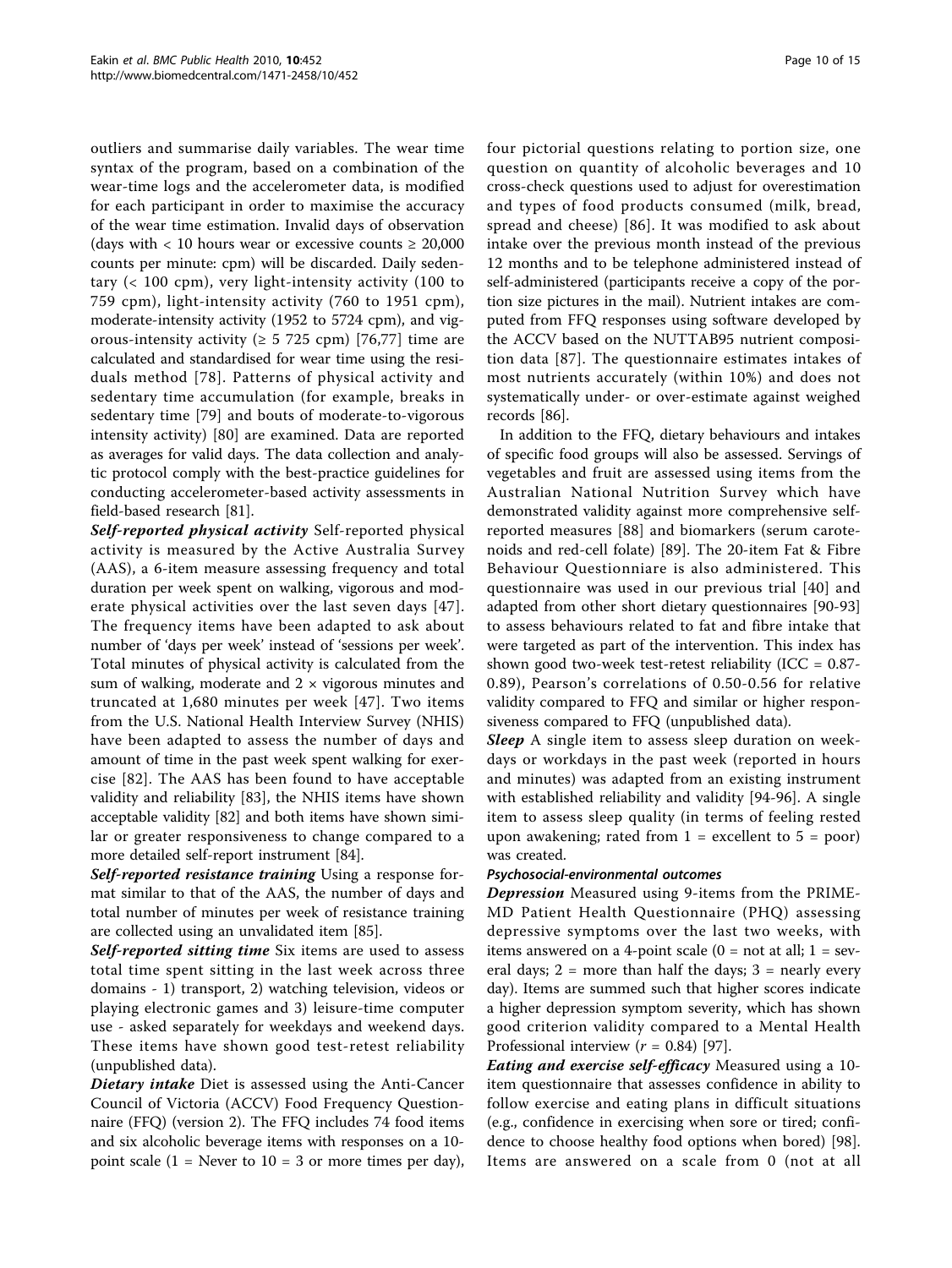confident) to 8 (extremely confident), and summed to create a 5-item eating self-efficacy scale and 5-item exercise self-efficacy scale, which have shown good internal consistency - Cronbach's  $\alpha$  = 0.87 and 0.91, respectively [\[98](#page-16-0)].

Confidence in weight loss Using the format and scale above, a single item on confidence in losing weight through exercise and healthy eating was adapted for this study from the Multidimensional Diabetes Questionnaire [\[99](#page-16-0)].

Social support for diet and physical activity Measured using a 20-item questionnaire assessing the frequency of family and friend support over the previous three months for healthy eating and exercise (e.g. complimented you on your progress in making healthy changes to your diet; exercised with you); answered on a 5-point scale (1 = none of the time;  $5$  = very often) [[100](#page-16-0)]; and summed separately for diet and physical activity. The questionnaire was adapted to ask about support received from 'friends, family or members of your household' combined, instead of asking questions separately for support from 'friends' and from 'family.'

Perceptions of the neighbourhood environment Measured using 10-items created to assess neighbourhood attributes related to walking for exercise or transport (i. e., aesthetics, convenience, access and traffic); answered on an 11-point scale  $(-5 =$  strongly disagree;  $+5 =$ strongly agree, with  $0 =$  neutral option). The items were selected or modified from existing instruments [[101](#page-16-0),[102](#page-16-0)].

## Cost-effectiveness

Health-related quality of life The Short-Form (SF)-12 Version 2 Health Survey [[103](#page-16-0)], validated for use in Australia [[104](#page-16-0),[105\]](#page-16-0), is used to assess health-related quality of life across eight dimensions - physical functioning, social functioning, role limitations due to physical problems, role limitations due to emotional problems, bodily pain, vitality, general health and mental health. To enable economic analysis, the SF-12 is converted to EQ-5 D preference based utility values via an algorithm developed by Gray and colleagues [\[106\]](#page-16-0).

Health care utilisation Measured using 9-items assessing doctor and allied health care visits and hospital stays in the past six months [[107\]](#page-16-0). Dollar valuations of these resources are obtained from the Commonwealth Government schedule of re-imbursements [\[108](#page-16-0)] and are used in cost-effectiveness analysis.

Intervention costs Costs to deliver the intervention, not including the research/assessment components, are used in the cost-effectiveness analysis. They are tracked during trial implementation and include the cost of counsellor time, intervention materials (workbook, pedometer, stretch band, scale) and related infrastructure (i.e., office space, telephones, computers and call costs).

#### Patient safety

A number of strategies are used to ensure patients' safety. Intervention participants who identify new health concerns or questions about the medical management of diabetes are recommended to visit their GP to seek advice. Any participant who indicates suicidal ideation on the PHQ-9 scale is contacted by the project manager and informed that their GP will be notified and a 24-hour telephone crisis service number is provided. Adverse outcomes are also systematically monitored, as described below.

## Adverse outcomes monitoring system

Adverse outcomes are assessed at each follow-up telephone interview by asking participants if they have had any new health problems since the previous contact, with the following examples provided: any new diagnoses of medical conditions or illnesses, such as a heart attack or cancer, any periods of hospitalisation or surgery, any muscle injuries, bone or joint problems, or any new symptoms or worsening of pre-existing conditions. Responses are recorded verbatim and then coded independently by two of the study investigators, first as "serious" (i.e., requiring hospitalisation) versus not, and then as "directly attributable to the study" (i.e., exercise-related pain or muscle injury, digestive disturbances related to dietary changes) versus not, with input on disagreements discussed with a researcher independent of the trial.

#### Statistical analyses

## Primary and secondary outcomes

Data will be analysed using intention-to-treat principles. Once a participant is randomised into a study group, they will be considered a trial participant and analysed according to their allocated group, regardless of missing data for follow-ups or the amount of intervention received. Each primary and secondary outcome will be modelled using mixed linear models with random intercepts, the fixed effects of study group, time and a group by time interaction as well as baseline values (to account for regression to the mean). Potential confounders include baseline characteristics and the factors used to balance groups by minimisation. Confounders will be identified by forwards and backwards selection. Inclusion in the final model will require the addition or omission of the potential confounder to elicit a substantial change in the coefficient for the effect of intervention. A 20% change in coefficient will be considered substantial unless the coefficient is close to zero. Data analysis will be performed using [SAS/STAT] software, Version [9.2] of the SAS system for Windows. Statistical significance will be set at the conventional two-tailed 5% level. Incremental cost-effectiveness

A probabilistic decision analytic Markov model developed for our recent telephone-delivered lifestyle intervention trial will be adapted and used to evaluate incremental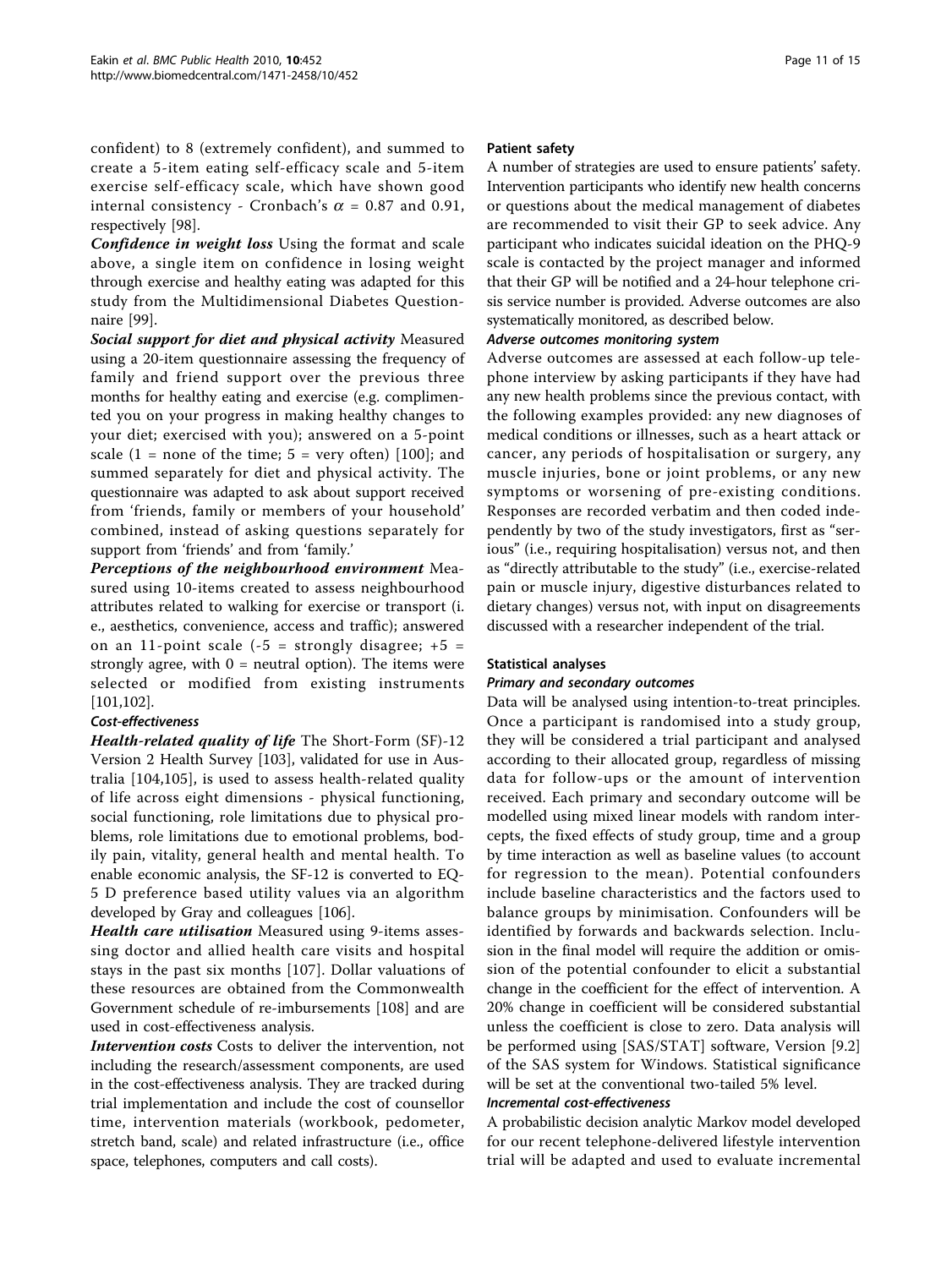cost-effectiveness [\[42](#page-15-0)]. The structure, data requirements, methods for calibration and model evaluation are described in a recent methodological peer reviewed publication [\[91\]](#page-16-0). The model describes the health states relevant to intervening on weight loss, physical activity, and glycaemic control in adults with type 2 diabetes. A societal perspective is adopted and values collected for variables that describe the participant's use of acute and primary care health services, their private out of pocket expenditures and the time costs to informal carers. Patient-based production losses are not included on the cost side of the analysis but (implicitly) counted within the QALY estimation in line with current theory and recommendations [[92](#page-16-0)]. The model implies the trial participants face some probability of remaining in a sub-optimal health state or transitioning to improved health states (i.e. improvements in weight, physical activity and glycaemic control) and there will be a small chance of transitioning to death. Cycle duration is based on the timing of data collection for health-related quality of life (i.e. baseline, 6, 18, and 24 months). The transition probabilities that reflect consistency with study intervention targets surrounding primary outcomes (i.e., 5% weight loss, 210 min/wk moderate-tovigorous PA, < 7% HbA1c) will be used to predict movement through the states for all cycles; this approach is shown in a previous economic analysis [[42](#page-15-0)]. Costs and utility based preference scores will be estimated for each cycle and summarised to estimate change in costs and change in QALYs. The relevant ICER will be estimated and cost-effectiveness acceptability curves plotted to illustrate the probability that the intervention is cost-effective [[109](#page-16-0)].

## Moderators and mediators of outcome

Exploratory analyses will be conducted to determine whether there is moderation or mediation of intervention effects using previously established methods [[95](#page-16-0),[96](#page-16-0)]. Moderator analysis will determine whether intervention effects differ across demographic (e.g. age, gender) and medical (e.g. insulin use) characteristics and will be performed by considering the statistical significance of an interaction between a potential moderator and the intervention using a Wald test.

Mediator analysis will determine whether theoretically-driven constructs and mechanisms for behaviour change do in fact mediate the intervention effects. Potential mediators will be assessed using path analysis. Point estimates and bootstrap confidence intervals of path coefficients and the product of the mediated path coefficients will be used to determine the potency, certainty and direction of any mediation effect [[110](#page-16-0)].

#### Sample size

Effect size estimates for the proposed study take into account clinically meaningful differences and are based on published results [[24,](#page-14-0)[111,112\]](#page-16-0), and unpublished data from our recent trials. The minimum differences of interest in change from baseline to 18-months follow-up between intervention and usual care groups for our primary outcomes are: -5% of initial body weight; +60 minutes/week for moderate physical activity; -0.6% for HbA1c. Sample size estimates are based on the expected mean difference for physical activity, as this variable required the largest sample size. To detect a mean difference of 60 minutes per week change in accelerometer-derived moderate-to-vigorous intensity physical activity between the intervention and control groups with 90% power and 5% significance (two-tailed), assuming a standard deviation of 140 minutes (based on unpublished data), requires 115 subjects per group. Assuming an attrition rate of 30% means that 150 participants per group are required (300 participants overall). This sample size provides sufficient power (80% or more) to detect the following intervention effects for sedentary time (-45 minutes/day); light intensity time (+30 minutes/day); and, our secondary outcomes: -2,000 kJ for energy intake; -5% for energy from fat; -2% for energy from saturated fat; -5 to 10% for cholesterol (total, LDL-, HDL-); -15% for triglycerides; -1 mmol/L for fasting plasma glucose; -5 mmHg for systolic blood pressure; -5 cm for waist circumference; and, -2% for body fat.

## **Discussion**

The epidemic of type 2 diabetes shows no signs of abating. Both weight loss and physical activity are independently associated with improved glycaemic control, lipids and blood pressure in type 2 diabetes [[49](#page-15-0)] and are important diabetes management goals. Thus there is a need to develop, evaluate and disseminate approaches that are effective in promoting the maintenance of weight loss and physical activity. Telephone-delivered interventions show promise in this regard as they facilitate, in a cost-effective manner, [[42\]](#page-15-0) the repeated contacts and support necessary to promote maintenance.

The Living Well with Diabetes study is evaluating a broad reach strategy (telephone counselling), with emphasis on behavioural and physiologic outcomes, fidelity of implementation, incremental cost-effectiveness, and assessment of maintenance. These issues are important to advancing the science of mass reach approaches to weight management and health behaviour change, as well as building the evidence base for the translation of this work into population health practice.

#### Acknowledgements

We wish to thank the patients, general practitioners and practice staff of the Southeast Primary Healthcare Network (Logan, Australia) who are participating in the study and Diabetes Australia Queensland for their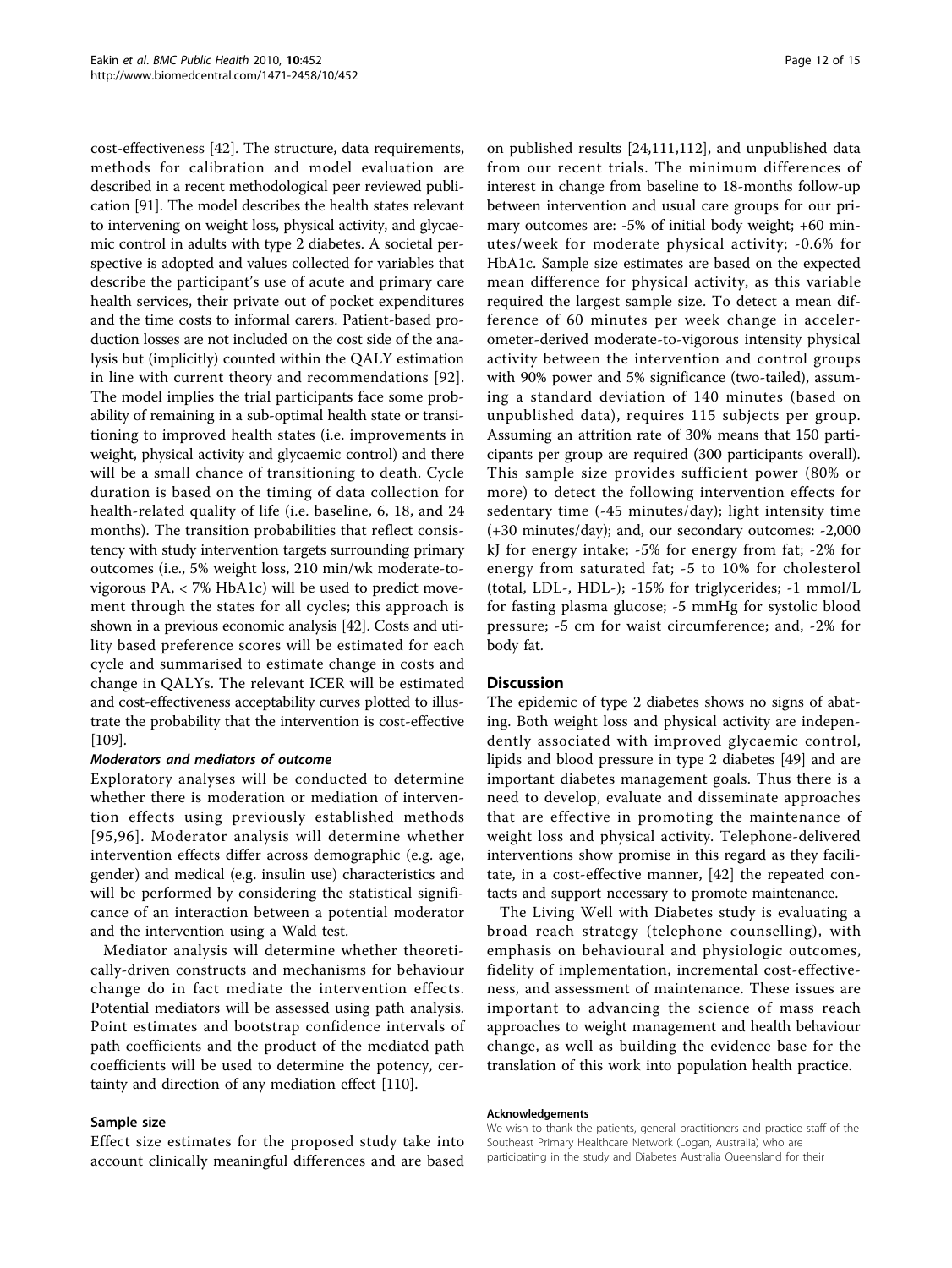<span id="page-14-0"></span>endorsement and provision of materials for the usual care group. We would also like to thank project staff for their integrity and commitment, Lisa Ulyate, Fiona Porter, Fiona Heys, Amy Chatwin, Natalie Doyle, Eskae vanEck, Kym Spathonis, Jane Masters, Lorinne duToit, Kasun Weerkakody. This study was supported by a National Health and Medical Research Council (NHMRC) project grant # 511000. E Eakin is supported by a NHMRC Senior Research Fellowship #511001, M Reeves is supported by a NHMRC Postdoctoral Training Fellowship #389500, A Marshall is supported by a NHMRC Career Development Award #553000, D Dunstan is supported by a VicHealth Public Health Research Fellowship, G Healy is supported by a NHMRC (#569861)/ National Heart Foundation of Australia (PH 08B 3905) Postdoctoral Fellowship. The trial is registered with the Australian Clinical Trials Registry #ACTRN12608000203358.

#### Author details

<sup>1</sup>The University of Queensland, Level 3 Public Health Building, School of Population Health, Cancer Prevention Research Centre, Herston Road, Herston, QLD, Australia. <sup>2</sup>Queensland University of Technology, School of Public Health, Faculty of Health, Brisbane, Australia. <sup>3</sup>Baker IDI Heart and Diabetes Institute, Melbourne, Australia. <sup>4</sup>The University of Queensland, Centre for Diabetes and Endocrine Research, Princess Alexandra Hospital, Brisbane, Australia. <sup>5</sup>Southeast Primary Healthcare Network, Logan, Australia.

#### Authors' contributions

All authors contributed to the design of the study and the writing of the manuscript. All authors read and approved the final manuscript.

#### Competing interests

The authors declare that they have no competing interests.

#### Received: 16 July 2010 Accepted: 3 August 2010 Published: 3 August 2010

#### References

- 1. Dunstan DW, Zimmet PZ, Welborn TA, de Courten MP, Cameron A, Sicree RA, Dwyer T, Colagiuri S, Jolley D, Knuiman M, Atkins R, Shaw JE, on behalf of the AusDiab Steering Committee: [The rising prevalence of](http://www.ncbi.nlm.nih.gov/pubmed/11978676?dopt=Abstract) [diabetes mellitus and impaired glucose tolerance: The Australian](http://www.ncbi.nlm.nih.gov/pubmed/11978676?dopt=Abstract) [Diabetes, Obesity and Lifestyle Study.](http://www.ncbi.nlm.nih.gov/pubmed/11978676?dopt=Abstract) Diabetes Care 2002, 25:829-834.
- 2. Cameron AJ, Welborn TA, Zimmet PZ, Dunstan DW, Owen N, Salmon J, Dalton M, Jolley D, Shaw JE: [Overweight and obesity in Australia: The](http://www.ncbi.nlm.nih.gov/pubmed/12720507?dopt=Abstract) [1999-2000 Australian diabetes, obesity and lifetyle study \(AusDiab\).](http://www.ncbi.nlm.nih.gov/pubmed/12720507?dopt=Abstract) Med J Aust 2003, 178:427-432.
- 3. Shaw JE, Sicree RA, Zimmet PZ: [Global estimates of the prevalence of](http://www.ncbi.nlm.nih.gov/pubmed/19896746?dopt=Abstract) [diabetes for 2010 and 2030.](http://www.ncbi.nlm.nih.gov/pubmed/19896746?dopt=Abstract) Diabetes Res Clin Pract 2010, 87:4-14.
- 4. Boyle JP, Honeycutt AA, Narayan KM, Hoerger TJ, Geiss LS, Chen H, Thompson TJ: [Projection of diabetes burden through 2050: impact of](http://www.ncbi.nlm.nih.gov/pubmed/11679460?dopt=Abstract) [changing demography and disease prevalence in the U.S.](http://www.ncbi.nlm.nih.gov/pubmed/11679460?dopt=Abstract) Diabetes Care 2001, 24:1936-1940.
- Mathers C, Vos T, Stevenson C: The burden of disease and injury in Australia Canberra: Australian Institute of Health and Welfare 1999.
- 6. Colagiuri S, Colagiuri R, Grainger D, Graham-Clarke P, Davey P, Fitzgerald P, Conway P: DiabCost Australia: Assessing the burden of type 2 diabetes. Diabetologia 2002, 45(Suppl 2).
- Stratton IM, Adler AI, Neil HA, Matthews DR, Manley SE, Cull CA, Hadden D, Turner RC, Holman RR: Association of glycaemia with macrovascular and microvascular complications of type 2 diabetes (UKPDS 35): Prospective observational study. Br Med J 2000, 321:405-412.
- 8. Muller WA: [Diabetes mellitus: Long time survival.](http://www.ncbi.nlm.nih.gov/pubmed/10186435?dopt=Abstract) J Insur Med 1998, 30:17-27.
- 9. Maggio CA, Pi-Sunyer XF: [The prevention and treatment of obesity:](http://www.ncbi.nlm.nih.gov/pubmed/9353619?dopt=Abstract) [Application to type 2 diabetes.](http://www.ncbi.nlm.nih.gov/pubmed/9353619?dopt=Abstract) Diabetes Care 1997, 20:1744-1766.
- 10. Klein S, Sheard NF, Pi-Sunyer X, Daly A, Wylie-Rosett J, Kulkarni K, Clark NG: [Weight management through lifestyle modification for the prevention](http://www.ncbi.nlm.nih.gov/pubmed/15277443?dopt=Abstract) [and management of type 2 diabetes: rationale and strategies. A](http://www.ncbi.nlm.nih.gov/pubmed/15277443?dopt=Abstract) [statement of the American Diabetes Association, the North American](http://www.ncbi.nlm.nih.gov/pubmed/15277443?dopt=Abstract) [Association for the Study of Obesity, and the American Society for](http://www.ncbi.nlm.nih.gov/pubmed/15277443?dopt=Abstract) [Clinical Nutrition.](http://www.ncbi.nlm.nih.gov/pubmed/15277443?dopt=Abstract) Diabetes Care 2004, 27:2067-2073.
- 11. National Health and Medical Research Council: Clinical Practice Guidelines for the Management of Overweight and Obesity in Adults. Canberra 2003.
- 12. National Heart Lung and Blood Institute, the North American Association for the Study of Obesity: The practical guide: identification, evaluation and treatment of overweight and obesity in adults. Bethesda, MD 2000.
- 13. Anderson JW, Kendall CW, Jenkins DJ: [Importance of weight management](http://www.ncbi.nlm.nih.gov/pubmed/14559925?dopt=Abstract) [in type 2 diabetes: Review with meta-analysis of clinical studies.](http://www.ncbi.nlm.nih.gov/pubmed/14559925?dopt=Abstract) J Am Coll Nutr 2003, 22:331-339.
- 14. De Fronzo RA: [Pharmacologic therapy for type 2 diabetes mellitus.](http://www.ncbi.nlm.nih.gov/pubmed/10454950?dopt=Abstract) Ann Intern Med 1999, 131:281-303.
- 15. Boule NG, Haddad E, Kenny GP, Wells GA, Sigal RJ: [Effects of exercise on](http://www.ncbi.nlm.nih.gov/pubmed/11559268?dopt=Abstract) [glycaemic control and body mass in type 2 diabetes mellitus: A meta](http://www.ncbi.nlm.nih.gov/pubmed/11559268?dopt=Abstract)[analysis of controlled clinical trials.](http://www.ncbi.nlm.nih.gov/pubmed/11559268?dopt=Abstract) JAMA 2001, 286:1218-1227.
- 16. Marwick TH, Hordern MD, Miller T, Chyun DA, Bertoni AG, Blumenthal RS, Philippides G, Rocchini A: [Exercise training for type 2 diabetes mellitus:](http://www.ncbi.nlm.nih.gov/pubmed/19506108?dopt=Abstract) [impact on cardiovascular risk: a scientific statement from the American](http://www.ncbi.nlm.nih.gov/pubmed/19506108?dopt=Abstract) [Heart Association.](http://www.ncbi.nlm.nih.gov/pubmed/19506108?dopt=Abstract) Circulation 2009, 119:3244-3262.
- 17. Glasgow RE, Eakin EG, Toobert DJ: [How generalizable are the results of](http://www.ncbi.nlm.nih.gov/pubmed/8970287?dopt=Abstract) [diabetes self-management research? The impact of participation and](http://www.ncbi.nlm.nih.gov/pubmed/8970287?dopt=Abstract) [attrition.](http://www.ncbi.nlm.nih.gov/pubmed/8970287?dopt=Abstract) Diabetes Educ 1996, 22:573-585.
- 18. Ryan DH, Espeland MA, Foster GD, Haffner SM, Hubbard VS, Johnson KC, Kahn SE, Knowler WC, Yanovski SZ, Look AHEAD Research Group: [Look](http://www.ncbi.nlm.nih.gov/pubmed/14500058?dopt=Abstract) [AHEAD \(Action for Health in Diabetes\): design and methods for a](http://www.ncbi.nlm.nih.gov/pubmed/14500058?dopt=Abstract) [clinical trial of weight loss for the prevention of cardiovascular disease](http://www.ncbi.nlm.nih.gov/pubmed/14500058?dopt=Abstract) [in type 2 diabetes.](http://www.ncbi.nlm.nih.gov/pubmed/14500058?dopt=Abstract) Control Clin Trials 2003, 24:610-628.
- 19. Look AHEAD Research Group, Wadden TA, West DS, Delahanty L, Jakicic J, Rejeski J, Williamson D, Berkowitz RI, Kelley DE, Tomchee C, Hill JO, Kumanyika S: [The Look AHEAD study: a description of the lifestyle](http://www.ncbi.nlm.nih.gov/pubmed/16855180?dopt=Abstract) [intervention and the evidence supporting it.](http://www.ncbi.nlm.nih.gov/pubmed/16855180?dopt=Abstract) Obesity (Silver Spring) 2006, 14:737-752.
- 20. Dunstan DW, Daly RM, Owen N, Jolley D, de Courten MP, Shaw JE, Zimmet PZ: [High-intensity resistance training improves glycemic control](http://www.ncbi.nlm.nih.gov/pubmed/12351469?dopt=Abstract) [in older patients with type 2 diabetes.](http://www.ncbi.nlm.nih.gov/pubmed/12351469?dopt=Abstract) Diabetes Care 2002, 25:1729-1736.
- 21. American Diabetes Association, Bantle JP, Wylie-Rosett J, Albright AL, Apovian CM, Clark NG, Franz MJ, Hoogwerf BJ, Lichtenstein AH, Mayer-Davis E, Mooradian AD, Wheeler ML: Nutrition recommendations and interventions for diabetes: a position statement of the American Diabetes Association. Diabetes Care 2008, 31(Suppl 1):61-78.
- 22. Norris SL, Nichols PJ, Caspersen CJ, Glasgow RE, Engelgau MM, Jack L, Snyder SR, Carande-Kulis VG, Isham G, Garfield S, Briss P, McCulloch D: [Increasing diabetes self-management education in community settings.](http://www.ncbi.nlm.nih.gov/pubmed/11985934?dopt=Abstract) [A systematic review.](http://www.ncbi.nlm.nih.gov/pubmed/11985934?dopt=Abstract) Am J Prev Med 2002, 22:39-66.
- 23. Eakin EG, Bull SS, Glasgow RE, Mason M: [Reaching those most in need: A](http://www.ncbi.nlm.nih.gov/pubmed/11921415?dopt=Abstract) [review of diabetes self-managment interventions in disadvantaged](http://www.ncbi.nlm.nih.gov/pubmed/11921415?dopt=Abstract) [populations.](http://www.ncbi.nlm.nih.gov/pubmed/11921415?dopt=Abstract) Diabetes Metab Res Rev 2002, 18:26-35.
- 24. Mayer-Davis EJ, D'Antonio AM, Smith SM, Kirkner G, Martin SL, Parra-Medina D, Schultz R: [Pounds off with empowerment \(POWER\): A clinical](http://www.ncbi.nlm.nih.gov/pubmed/15451743?dopt=Abstract) [trial of weight management strategies for black and white adults with](http://www.ncbi.nlm.nih.gov/pubmed/15451743?dopt=Abstract) [diabetes who live in medically underserved rural communities.](http://www.ncbi.nlm.nih.gov/pubmed/15451743?dopt=Abstract) Am J Public Health 2004, 94:1736-1742.
- 25. Wolf AM, Conaway MR, Crowther JQ, Hazen KY, Nadler JL, Oneida B, Bovbjerg VE: [Translating lifestyle intervention to practice in obese](http://www.ncbi.nlm.nih.gov/pubmed/15220230?dopt=Abstract) [patients with type 2 diabetes: Improving control with activity and](http://www.ncbi.nlm.nih.gov/pubmed/15220230?dopt=Abstract) [nutrition \(ICAN\) study.](http://www.ncbi.nlm.nih.gov/pubmed/15220230?dopt=Abstract) Diabetes Care 2004, 27:1570-1576.
- Harvey-Berino J, Pintauro S, Buzzell P, Gold EC: Effect of internet support on the long-term maintenance of weight loss. Obes Res 2004, 12:321-329.
- 27. Sherwood NE, Jeffrey RW, Pronk NP, Boucher JL, Hanson A, Boyle R, Brelje K, Hase K, Chen V: Mail and phone interventions for weight loss in a managed-care setting: Weigh-to-be 2-year outcomes. Int J Obes 2006, 30:1565-1573.
- 28. Woollard J, Burke V, Beilin LJ, Verheijden M, Bulsara MK: [Effects of a general](http://www.ncbi.nlm.nih.gov/pubmed/12569235?dopt=Abstract) [practice-based intervention on diet, body mass index and blood lipids](http://www.ncbi.nlm.nih.gov/pubmed/12569235?dopt=Abstract) [in patients at cardiovascular risk.](http://www.ncbi.nlm.nih.gov/pubmed/12569235?dopt=Abstract) J Cardiovasc Risk 2003, 10:31-40.
- 29. Digenio A, Mancuso J, Gerber R, Dvorak R: [Comparison of methods for](http://www.ncbi.nlm.nih.gov/pubmed/19221377?dopt=Abstract) [delivering a lifestyle modification program for obese patients: a](http://www.ncbi.nlm.nih.gov/pubmed/19221377?dopt=Abstract) [randomized trial.](http://www.ncbi.nlm.nih.gov/pubmed/19221377?dopt=Abstract) Ann Intern Med 2009, 150:255-262.
- 30. Neve M, Morgan P, Jones P, Collins C: [Effectiveness of web-based](http://www.ncbi.nlm.nih.gov/pubmed/19754633?dopt=Abstract) [interventions in achieving weight loss and weight loss maintenance in](http://www.ncbi.nlm.nih.gov/pubmed/19754633?dopt=Abstract) [overweight and obese adults: a systematic review with meta-analysis.](http://www.ncbi.nlm.nih.gov/pubmed/19754633?dopt=Abstract) Obes Rev 2010, 11:306-321.
- 31. Perri MG, Limacher MC, Durning PE, Janicke DM, Lutes LD, Bobroff LB, Dale MS, Daniels MJ, Radcliff TA, Martin AD: [Extended-care programs for](http://www.ncbi.nlm.nih.gov/pubmed/19029500?dopt=Abstract)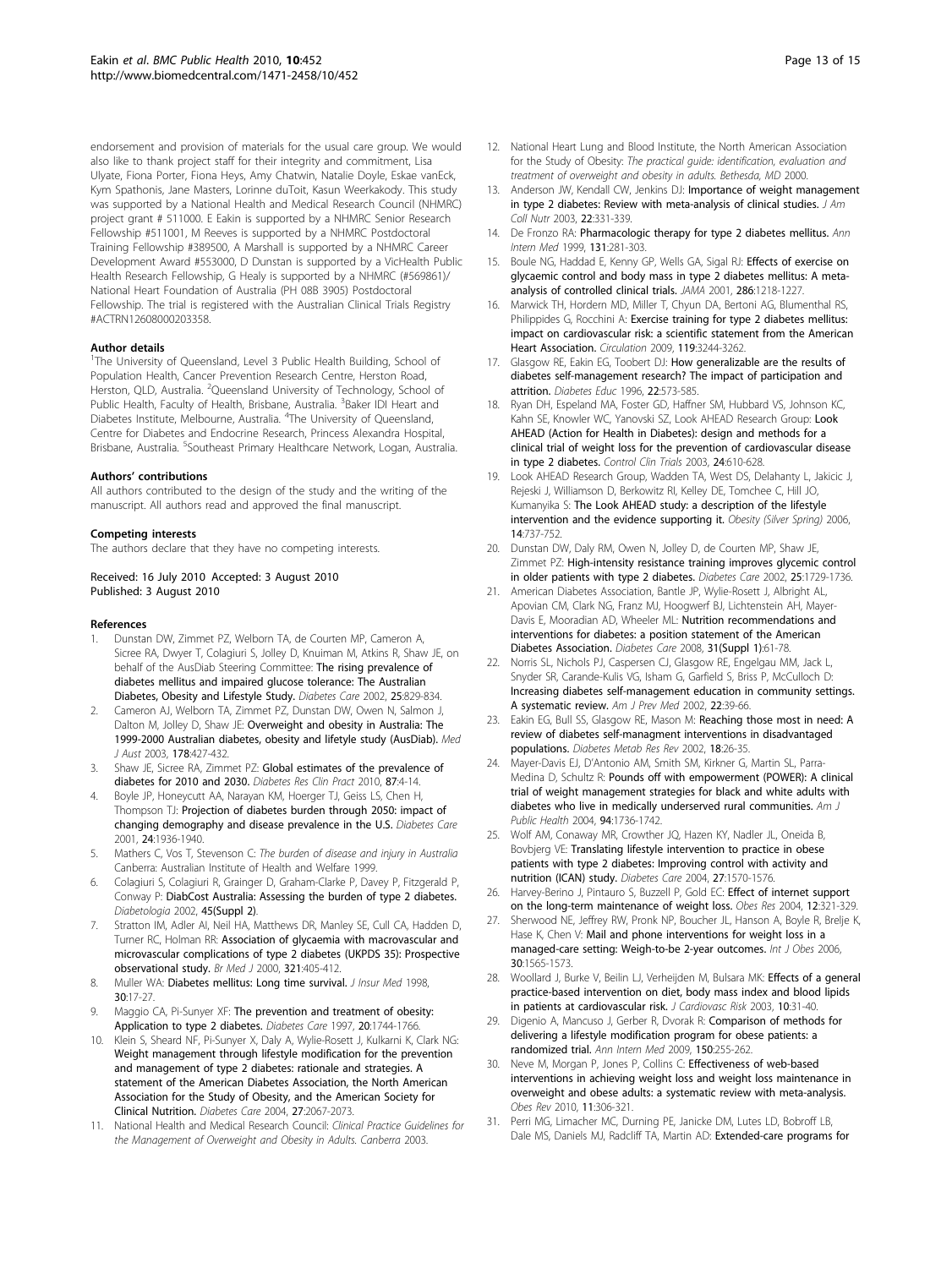<span id="page-15-0"></span>[weight management in rural communities: the treatment of obesity in](http://www.ncbi.nlm.nih.gov/pubmed/19029500?dopt=Abstract) [underserved rural settings \(TOURS\) randomized trial.](http://www.ncbi.nlm.nih.gov/pubmed/19029500?dopt=Abstract) Arch Intern Med 2008, 168:2347-2354.

- 32. Humpel N, Marshall AL, Iverson D, Leslie E, Owen N: [Trial of print and](http://www.ncbi.nlm.nih.gov/pubmed/15313106?dopt=Abstract) [telephone delivered interventions to influence walking.](http://www.ncbi.nlm.nih.gov/pubmed/15313106?dopt=Abstract) Prev Med 2004, 39:635-641.
- 33. Marshall AL, Bauman A, Owen N, Booth ML, Crawford DC, Marcus BH: [Population-based randomised controlled trial of a stage-targeted](http://www.ncbi.nlm.nih.gov/pubmed/12763714?dopt=Abstract) [physical activity intervention.](http://www.ncbi.nlm.nih.gov/pubmed/12763714?dopt=Abstract) Ann Behav Med 2003, 25:194-202.
- 34. Marshall AL, Bauman A, Owen N, Booth ML, Crawford DC, Marcus BH: Reaching out to promote physical activity: A statewide randomised controlled trial of a stage-targeted intervention. Am J Health Promot 2004, 19:283-287.
- 35. Marshall AL, Booth ML, Bauman AE: [Promoting physical activity in](http://www.ncbi.nlm.nih.gov/pubmed/15721970?dopt=Abstract) [Australian general practices: A randomised trial of health promotion](http://www.ncbi.nlm.nih.gov/pubmed/15721970?dopt=Abstract) [advice versus hypertension management.](http://www.ncbi.nlm.nih.gov/pubmed/15721970?dopt=Abstract) Patient Educ Couns 2005, 56:283-290.
- 36. Marshall AL, Leslie E, Owen N, Bauman A: [Print versus website physical](http://www.ncbi.nlm.nih.gov/pubmed/12880874?dopt=Abstract) [activity programs: A randomised trial.](http://www.ncbi.nlm.nih.gov/pubmed/12880874?dopt=Abstract) Am J Prev Med 2003, 25:88-94.
- 37. Eakin EG, Bull SS, Riley KM, Reeves MM, McLaughlin P, Gutierrez S: [Resources for health: a primary-care-based diet and physical activity](http://www.ncbi.nlm.nih.gov/pubmed/17605558?dopt=Abstract) [intervention targeting urban Latinos with multiple chronic conditions.](http://www.ncbi.nlm.nih.gov/pubmed/17605558?dopt=Abstract) Health Psychol 2007, 26:392-400.
- 38. Marcus BH, Napolitano MA, King AC, Lewis BA, Whiteley JA, Albrecht A, Parisi A, Bock B, Pinto B, Sciamanna C, Jakicic J, Papandonatos GD: [Telephone versus print delivery of an individualized motivationally](http://www.ncbi.nlm.nih.gov/pubmed/17605559?dopt=Abstract) [tailored physical activity intervention: Project STRIDE.](http://www.ncbi.nlm.nih.gov/pubmed/17605559?dopt=Abstract) Health Psychol 2007, 26:401-409.
- 39. Eakin EG, Lawler SP, Vandelanotte C, Owen N: [Telephone interventions for](http://www.ncbi.nlm.nih.gov/pubmed/17478269?dopt=Abstract) [physical activity and dietary behavior change: a systematic review.](http://www.ncbi.nlm.nih.gov/pubmed/17478269?dopt=Abstract) Am J Prev Med 2007, 32:419-434.
- 40. Eakin E, Reeves M, Lawler S, Graves N, Oldenburg B, Del Mar C, Wilke K, Winkler E, Barnett A: [Telephone counseling for physical activity & diet in](http://www.ncbi.nlm.nih.gov/pubmed/19062240?dopt=Abstract) [primary care patients.](http://www.ncbi.nlm.nih.gov/pubmed/19062240?dopt=Abstract) Am J Prev Med 2009, 36:142-149.
- 41. Eakin E, Reeves M, Winkler E, Lawler S, Owen N: Maintenance of physical activity and dietary change following a telephone-delivered intervention. Health Psychol
- 42. Graves N, Barnett AG, Halton KA, Veerman JL, Winkler E, Owen N, Reeves MM, Marshall A, Eakin E: [Cost-effectiveness of a telephone](http://www.ncbi.nlm.nih.gov/pubmed/19779611?dopt=Abstract)[delivered intervention for physical activity and diet.](http://www.ncbi.nlm.nih.gov/pubmed/19779611?dopt=Abstract) PLoS One 2009, 4: e7135.
- 43. Fjeldsoe BS, Miller YD, Marshall AL: [MobileMums: a randomized controlled](http://www.ncbi.nlm.nih.gov/pubmed/20174902?dopt=Abstract) [trial of an SMS-based physical activity intervention.](http://www.ncbi.nlm.nih.gov/pubmed/20174902?dopt=Abstract) Ann Behav Med 2010, 39:101-111.
- 44. Obesity and overweight. [\[http://www.who.int/dietphysicalactivity/](http://www.who.int/dietphysicalactivity/publications/facts/obesity/en/print.html) [publications/facts/obesity/en/print.html\]](http://www.who.int/dietphysicalactivity/publications/facts/obesity/en/print.html).
- 45. Altman DG, Bland JM: [Treatment allocation by minimisation.](http://www.ncbi.nlm.nih.gov/pubmed/15817555?dopt=Abstract) BMJ 2005, 330:843.
- 46. Scott NW, McPherson GC, Ramsay CR, Campbell MK: [The method of](http://www.ncbi.nlm.nih.gov/pubmed/12505244?dopt=Abstract) [minimization for allocation to clinical trials. a review.](http://www.ncbi.nlm.nih.gov/pubmed/12505244?dopt=Abstract) Control Clin Trials 2002, 23:662-674.
- 47. Australian Institute of Health and Welfare: The Active Australia Survey: A Guide and Manual for Implementation, Analysis and Reporting. Canberra 2003.
- 48. Minim: Allocation by minimisation in clinical trials. [[http://www-users.york.](http://www-users.york.ac.uk/~mb55/guide/minim.htm) [ac.uk/~mb55/guide/minim.htm](http://www-users.york.ac.uk/~mb55/guide/minim.htm)].
- 49. Donnelly JE, Blair SN, Jakicic JM, Manore MM, Rankin JW, Smith BK: [American College of Sports Medicine Position Stand. Appropriate](http://www.ncbi.nlm.nih.gov/pubmed/19127177?dopt=Abstract) [physical activity intervention strategies for weight loss and prevention](http://www.ncbi.nlm.nih.gov/pubmed/19127177?dopt=Abstract) [of weight regain for adults.](http://www.ncbi.nlm.nih.gov/pubmed/19127177?dopt=Abstract) Med Sci Sports Exerc 2009, 41:459-471.
- 50. Diabetes Management in General Practice Guidelines for Type 2 Diabetes - 2010/11. [\[https://www.racgp.org.au/Content/NavigationMenu/](https://www.racgp.org.au/Content/NavigationMenu/ClinicalResources/RACGPGuidelines/Diabetesmanagement/201011diabetesmanagementingeneralpractice.pdf) [ClinicalResources/RACGPGuidelines/Diabetesmanagement/](https://www.racgp.org.au/Content/NavigationMenu/ClinicalResources/RACGPGuidelines/Diabetesmanagement/201011diabetesmanagementingeneralpractice.pdf) [201011diabetesmanagementingeneralpractice.pdf\]](https://www.racgp.org.au/Content/NavigationMenu/ClinicalResources/RACGPGuidelines/Diabetesmanagement/201011diabetesmanagementingeneralpractice.pdf).
- 51. Lowe M, Foster G, Kerzhnerman I, Swain R, Wadden T: [Restrictive dieting](http://www.ncbi.nlm.nih.gov/pubmed/11316380?dopt=Abstract) vs. "undieting" [effects on eating regulation in obese clinic attenders.](http://www.ncbi.nlm.nih.gov/pubmed/11316380?dopt=Abstract) Addict Behav 2001, 26:253-266.
- 52. Wing RR, Hill JO: [Successful weight loss maintenance.](http://www.ncbi.nlm.nih.gov/pubmed/11375440?dopt=Abstract) Annu Rev Nutr 2001. 21:323-341.
- 53. Andersen RE, Wadden TA, Bartlett SJ, Zemel B, Verde TJ, Franckowiak SC: [Effects of lifestyle activity vs structured aerobic exercise in obese](http://www.ncbi.nlm.nih.gov/pubmed/9929086?dopt=Abstract) [women: a randomized trial.](http://www.ncbi.nlm.nih.gov/pubmed/9929086?dopt=Abstract) JAMA 1999, 281:335-340.
- 54. Dunstan DW, Vulikh E, Owen N, Jolley D, Shaw JE, Zimmet PZ: [Community](http://www.ncbi.nlm.nih.gov/pubmed/17130189?dopt=Abstract) [center-based resistance training for the maintenance of glycemic](http://www.ncbi.nlm.nih.gov/pubmed/17130189?dopt=Abstract) [control in adults with type 2 diabetes.](http://www.ncbi.nlm.nih.gov/pubmed/17130189?dopt=Abstract) Diabetes Care 2006, 29:2586-2591.
- 55. Nelson ME, Rejeski WJ, Blair SN, Duncan PW, Judge JO, King AC, Macera CA, Castaneda-Sceppa C: [Physical Activity and Public Health in Older Adults:](http://www.ncbi.nlm.nih.gov/pubmed/17762378?dopt=Abstract) [Recommendation from the American College of Sports Medicine and](http://www.ncbi.nlm.nih.gov/pubmed/17762378?dopt=Abstract) [the American Heart Association. \[Report\].](http://www.ncbi.nlm.nih.gov/pubmed/17762378?dopt=Abstract) Med Sci Sports Exerc 2007, 39:1435-1445.
- 56. Healy GN, Dunstan DW, Salmon J, Cerin E, Shaw JE, Zimmet PZ, Owen N: [Objectively measured light-intensity physical activity is independently](http://www.ncbi.nlm.nih.gov/pubmed/17473059?dopt=Abstract) [associated with 2-h plasma glucose.](http://www.ncbi.nlm.nih.gov/pubmed/17473059?dopt=Abstract) Diabetes Care 2007, 30:1384-1389.
- 57. Hu FB, Li TY, Colditz GA, Willett WC, Manson JE: [Television watching and](http://www.ncbi.nlm.nih.gov/pubmed/12684356?dopt=Abstract) [other sedentary behaviors in relation to risk of obesity and type 2](http://www.ncbi.nlm.nih.gov/pubmed/12684356?dopt=Abstract) [diabetes mellitus in women.](http://www.ncbi.nlm.nih.gov/pubmed/12684356?dopt=Abstract) JAMA 2003, 289:1785-1791.
- 58. Lahmann PH, Friedenreich C, Schuit AJ, Salvini S, Allen NE, Key TJ, Khaw KT, Bingham S, Peeters PH, Monninkhof E, Bueno-de-Mesquita HB, Wirfält E, Manjer J, Gonzales CA, Ardanaz E, Amiano P, Quirós JR, Navarro C, Martinez C, Berrino F, Palli D, Tumino R, Panico S, Vineis P, Trichopoulou A, Bamia C, Trichopoulos D, Boeing H, Schulz M, Linseisen J, et al: [Physical](http://www.ncbi.nlm.nih.gov/pubmed/17179488?dopt=Abstract) [activity and breast cancer risk: the European Prospective Investigation](http://www.ncbi.nlm.nih.gov/pubmed/17179488?dopt=Abstract) [into Cancer and Nutrition.](http://www.ncbi.nlm.nih.gov/pubmed/17179488?dopt=Abstract) Cancer Epidemiol Biomarkers Prev 2007, 16:36-42.
- 59. Dunstan DW, Barr EL, Healy GN, Salmon J, Shaw JE, Balkau B, Magliano DJ, Cameron AJ, Zimmet PZ, Owen N: [Television viewing time and mortality:](http://www.ncbi.nlm.nih.gov/pubmed/20065160?dopt=Abstract) [the Australian Diabetes, Obesity and Lifestyle Study \(AusDiab\).](http://www.ncbi.nlm.nih.gov/pubmed/20065160?dopt=Abstract) Circulation 2010, 121:384-391.
- 60. Thorp AA, Healy GN, Owen N, Salmon J, Ball K, Shaw JE, Zimmet PZ, Dunstan DW: [Deleterious associations of sitting time and television](http://www.ncbi.nlm.nih.gov/pubmed/19918003?dopt=Abstract) [viewing time with cardiometabolic risk biomarkers: Australian Diabetes,](http://www.ncbi.nlm.nih.gov/pubmed/19918003?dopt=Abstract) [Obesity and Lifestyle \(AusDiab\) study 2004-2005.](http://www.ncbi.nlm.nih.gov/pubmed/19918003?dopt=Abstract) Diabetes Care 2010, 33:327-334.
- 61. Franz MJ, Bantle JP, Beebe CA, Brunzell JD, Chiasson JL, Garg A, Holzmeister LA, Hoogwerf B, Mayer-Davis E, Mooradian AD, Purnell JQ, Wheeler M: Evidence-based nutrition principles and recommendations for the treatment and prevention of diabetes and related complications. Diabetes Care 2003, 26(Suppl 1):51-61.
- 62. Delbridge E, Prendergast L, Pritchard J, Proietto J: [One-year weight](http://www.ncbi.nlm.nih.gov/pubmed/19793858?dopt=Abstract) [maintenance after significant weight loss in healthy overweight and](http://www.ncbi.nlm.nih.gov/pubmed/19793858?dopt=Abstract) [obese subjects: does diet composition matter?](http://www.ncbi.nlm.nih.gov/pubmed/19793858?dopt=Abstract) Am J Clin Nutr 2009, 90:1203-1214.
- 63. Foster G, Wyatt H, Hill J, McGuckin B, Brill C, Mohammed B, Szapary P, Rader D, Edman J, Klein S: [A randomized trial of a low-carbohydrate diet](http://www.ncbi.nlm.nih.gov/pubmed/12761365?dopt=Abstract) [for obesity.](http://www.ncbi.nlm.nih.gov/pubmed/12761365?dopt=Abstract) N Engl J Med 2003, 348:2082-2090.
- 64. Stern L, Iqbal N, Seshadri P, Chicano KL, Daily DA, McGrory J, Williams M, Gracely EJ, Samaha FF: [The effects of low-carbohydrate versus](http://www.ncbi.nlm.nih.gov/pubmed/15148064?dopt=Abstract) [conventional weight loss diets in severely obese adults: one-year follow](http://www.ncbi.nlm.nih.gov/pubmed/15148064?dopt=Abstract)[up of a randomized trial.](http://www.ncbi.nlm.nih.gov/pubmed/15148064?dopt=Abstract) Ann Intern Med 2004, 140:778-785.
- 65. Position Statement on dietary fats and dietary sterols for cardiovascular health. [[http://www.heartfoundation.org.au/SiteCollectionDocuments/](http://www.heartfoundation.org.au/SiteCollectionDocuments/Dietary%20fats%20position%20statement%20LR.pdf) [Dietary%20fats%20position%20statement%20LR.pdf](http://www.heartfoundation.org.au/SiteCollectionDocuments/Dietary%20fats%20position%20statement%20LR.pdf)].
- 66. Wyatt HR, Grunwald GK, Mosca CL, Klem ML, Wing RR, Hill JO: Long-Term Weight Loss and Breakfast in Subjects in the National Weight Control Registry. Obesity (Silver Spring) 2002, 10:78-82.
- 67. Wing RR, Phelan S: [Long-term weight loss maintenance.](http://www.ncbi.nlm.nih.gov/pubmed/16002825?dopt=Abstract) Am J Clin Nutr 2005, 82:222S-225S.
- 68. Glasgow RE, Toobert DJ, Barrera M, Strycker LA: [The Chronic Illness](http://www.ncbi.nlm.nih.gov/pubmed/15572438?dopt=Abstract) [Resources Survey: cross-validation and sensitivity to intervention.](http://www.ncbi.nlm.nih.gov/pubmed/15572438?dopt=Abstract) Health Educ Res 2005, 20:402-409.
- 69. Foreyt JP, Poston WS: The role of the behavioral counselor in obesity treatment. J Am Diet Assoc 1998, 98:27-30.
- 70. Emmons KM, Rollnick S: [Motivational interviewing in health care settings.](http://www.ncbi.nlm.nih.gov/pubmed/11137778?dopt=Abstract) [Opportunities and limitations.](http://www.ncbi.nlm.nih.gov/pubmed/11137778?dopt=Abstract) Am J Prev Med 2001, 20:68-74.
- 71. Eakin EG, Reeves MM, Lawler SP, Oldenburg B, Del Mar C, Wilkie K, Spencer A, Battistutta D, Graves N: [The Logan Healthy Living Program: a](http://www.ncbi.nlm.nih.gov/pubmed/18055274?dopt=Abstract)